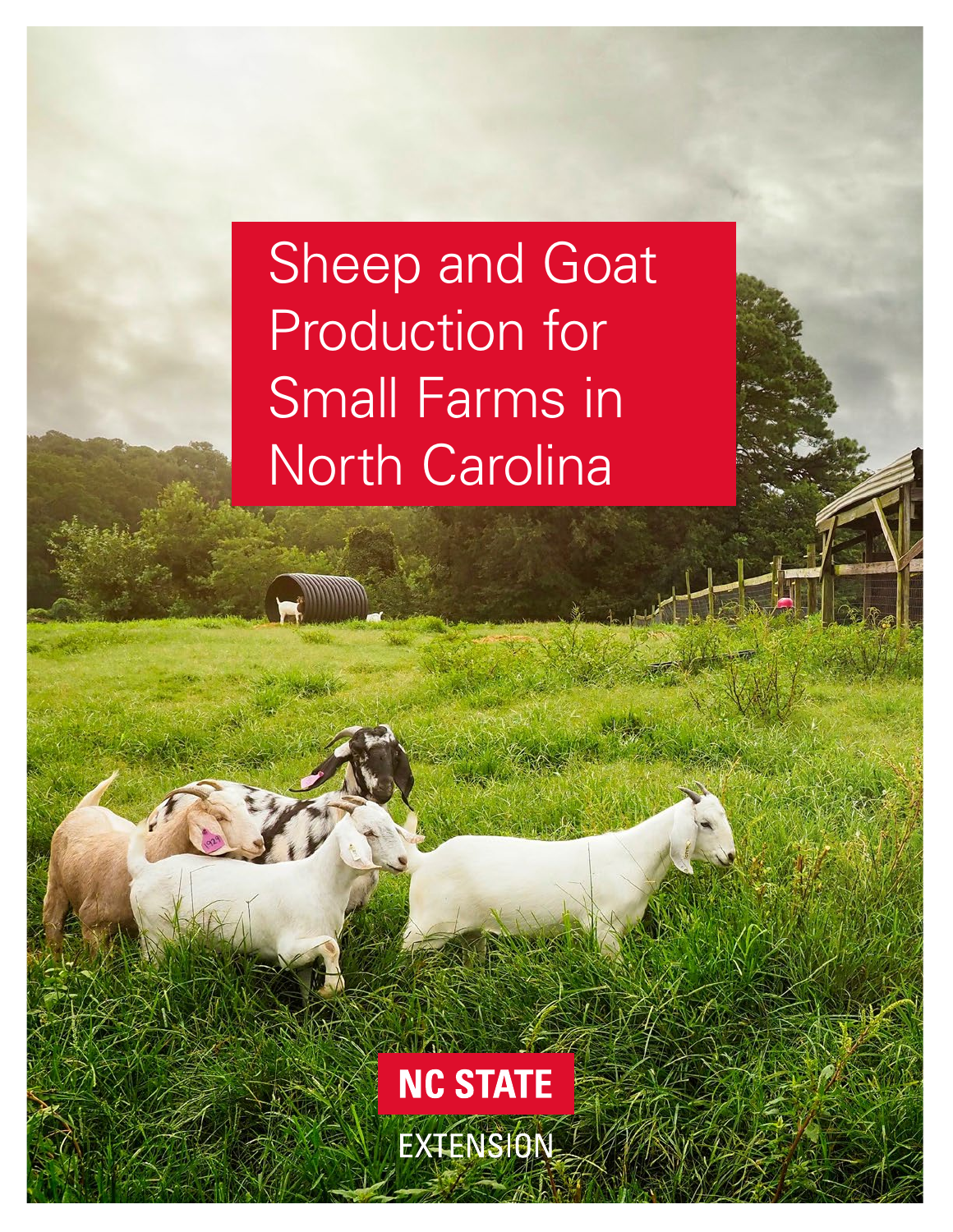This guide provides an overview of sheep and goat production for small and beginning farmers in North Carolina, emphasizing planning considerations for a successful small ruminant enterprise. This publication is a starting reference for anyone interested in raising sheep and goats on small farms. Additional information is available via the internet resources presented in the publication, the North Carolina Farm School (**<https://ncfarmschool.ces.ncsu.edu/>**), and N.C. Cooperative Extension centers.

# **Contents**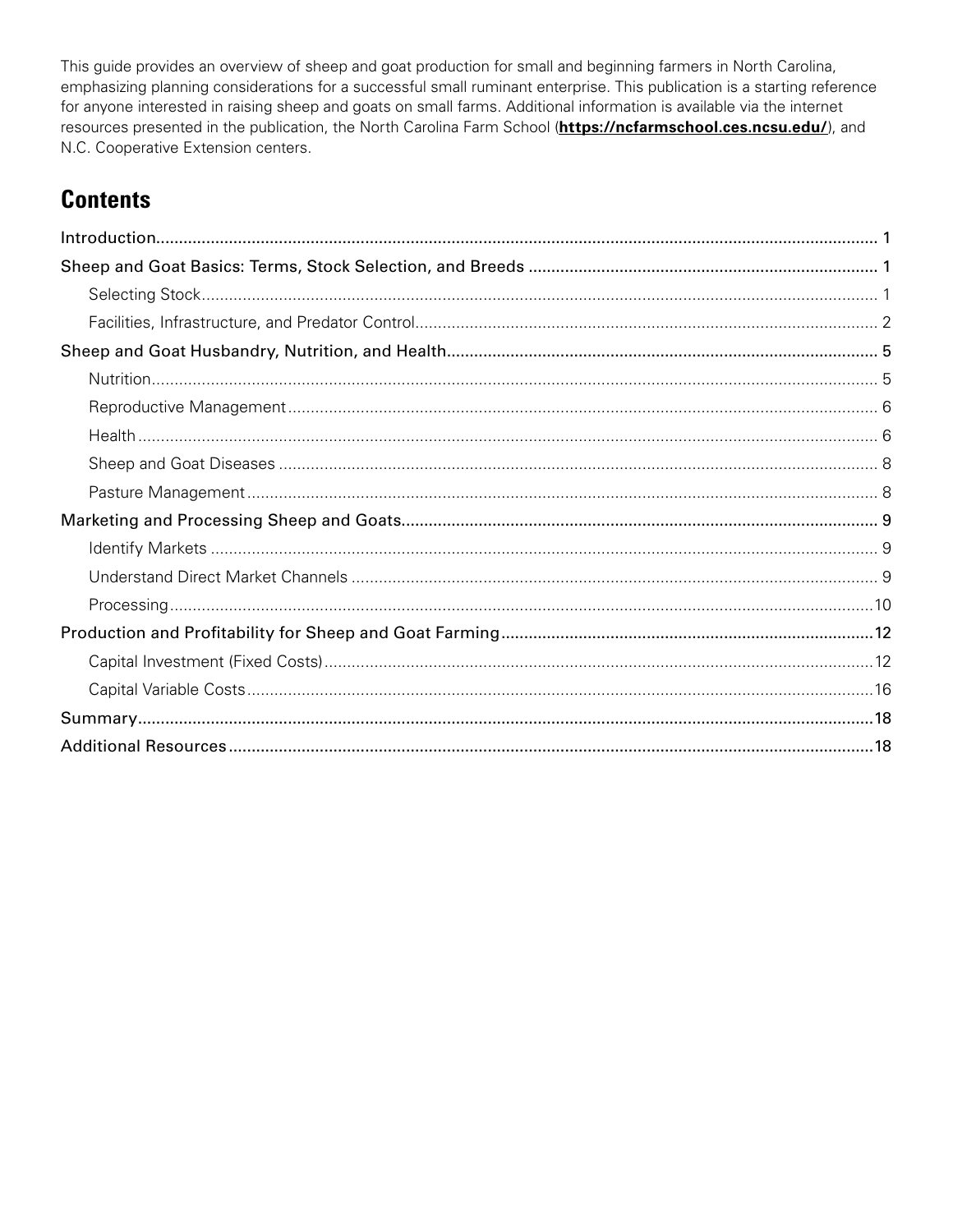# <span id="page-2-0"></span>**Introduction**

Production of sheep and goats is appealing for small farms. Compared to larger ruminants like cattle, more meat can be produced with less forage and pasture space. There are also possible marketing advantages for locally produced lamb and chevon (goat meat). With heavy dependence on imports to meet domestic demand for lamb and chevon, consumers interested in locally sourced options may be willing to pay the prices needed for profitable sheep and goat meat production.

Per capita consumption of lamb is about 1 pound per person per year, according to the U.S. Department of Agriculture (USDA). Goat meat consumption is increasing but still less than ¼ pound per person per year.

Reliance on sheep and goat meat imports is due to several production and marketing obstacles face by U.S. farmers, both large and small. Predators and animal health, particularly internal parasites, create challenges for sheep and goat farms of all sizes in the eastern U.S. Processing and packaging sheep and goat meat for local

| <b>Term</b>  | <b>Definition</b>                                                                                                                     |
|--------------|---------------------------------------------------------------------------------------------------------------------------------------|
| buck (billy) | Intact male goat used for breeding.                                                                                                   |
| buckling     | Immature buck.                                                                                                                        |
| cull         | Breeding animal that is taken out of production<br>and sold                                                                           |
| dewormer     | A commercial animal health product administered<br>to control internal parasites.                                                     |
| doe (nanny)  | Female goat.                                                                                                                          |
| doeling      | Immature doe.                                                                                                                         |
| ewe          | Female sheep.                                                                                                                         |
| feeder       | A young lamb or goat weaned from its mother but<br>still a kid (needs to grow to the desired size to be<br>ready for harvest/market). |
| kid          | Newborn or young goat.                                                                                                                |
| lamb         | Sheep that is newborn to 1 year old; meat from a<br>lamb; the act of a ewe giving birth.                                              |
| market goat  | A goat ready for sale as meat.                                                                                                        |
| market lamb  | A lamb ready for sale as meat.                                                                                                        |
| ram          | An intact male sheep.                                                                                                                 |
| wean         | To remove a lamb or kid from feeding on its<br>mother's milk.                                                                         |
| wether       | A castrated (neutered) lamb or buck.                                                                                                  |
| yearling     | A sheep or goat at least 12 months old but<br>younger than 24 months.                                                                 |

#### **Table 1. Basic Sheep and Goat Terminology Applicable to Pastured Production.**

sale can also be a challenge, as meat processors usually have more experience with cattle and hogs than small ruminants.

This publication contains terminology about sheep and goats; a description of the major breeds and types of sheep and goats; a discussion of management issues including husbandry, animal health, nutrition, and care; advice about marketing and processing; and sample budgets and economic estimates for small-scale sheep and goat production in North Carolina.

# **Sheep and Goat Basics: Terms, Stock Selection, and Breeds**

This section contains information about terminology, breeds, predator control, and infrastructure. Following are some basic terms applicable to sheep and goat production. Other helpful publications for understanding production terminology are referenced throughout this publication, with an Additional Resources section at the end. Table 1 provides a guide to common terms used in pastured sheep and goat production.

# **Selecting Stock**

A primary consideration when selecting sheep and goats for small-scale production is the market for the animals. There are multiple market channels for lamb and goat meat. Identify the best potential nearby markets and the desired final product (size and type of animal) before you start seeking sources of stock (see Section 3 for marketing information).

Whether selecting animals for market or breeding purposes, purchasing healthy animals is essential. Feeder animals purchased after weaning should show good health and be disease-free. Sheep or goats chosen for breeding should also be disease-free and purchased from reputable breeders. An experienced farmer may help you evaluate the health and breeding soundness of higherpriced breeding stock.

## *Sheep and Goat Types and Breeds*

The American Sheep Industry Association (sheepusa. org) lists more than 60 breeds of sheep raised in the U.S., and the American Goat Federation lists about 20 major goat breeds in the U.S. grown for meat, milk, and fiber. There are also many more breeds of sheep and goats worldwide, as shown by more than 150 breeds of sheep and goats listed at the Oklahoma State University livestock breeds website (**[afs.okstate.edu/breeds](http://afs.okstate.edu/breeds)**).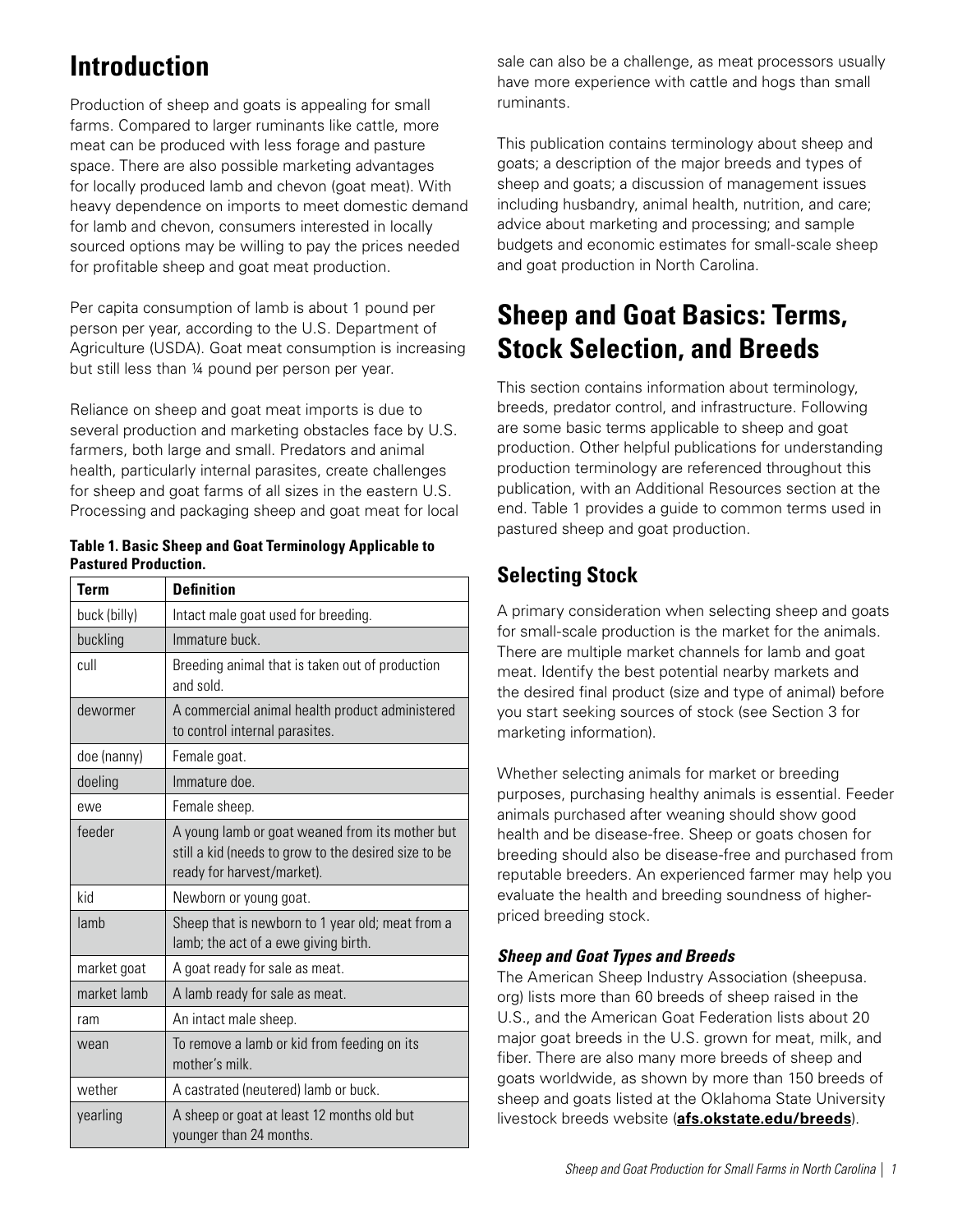<span id="page-3-0"></span>Tables 2 and 3 list examples of U.S. goat and sheep breeds, their uses, and characteristics.

Most sheep breeds are raised for meat and wool. Some sheep breeds are called "dual purpose" because they produce both a desirable fleece and carcass. In the U.S., only two sheep breeds, the East Friesian and Lacaune, are commonly used for milking.

Meat sheep breeds include both wool and hair sheep. Hair sheep naturally shed and do not need shearing. The Katahdin and Dorper breeds are major hair sheep breeds used for meat production in the U.S.

All breeds of wool sheep can be utilized for meat. Crossbreeding is used to produce sheep for meat production. Farm flocks may have one or more lines of purebred ewes from breeds with more desirable maternal characteristics. Mating those ewes with a ram from a breed with more desirable carcass characteristics will produce the most desirable market lambs while maintaining a productive ewe flock.

There are many breeds of wool sheep, which are classified by the type of fleece produced. "Fine" wools, those with the smallest diameter fibers, are used to produce the lightest-weight fabrics. Many breeds with desirable meat traits produce "medium" wool, with higher diameter fibers. "Long" wool breeds have the

widest fiber diameter but tend to have the longest staple (fiber) length.

Most goat breeds are grown for either meat or dairy goats, but two breeds, Angora and Cashmere, are raised for fiber. The common dairy goat breeds in the U.S. are Alpine, LaMancha, Nubian, Oberhasli, Saanen, and Toggenburg.

Meat goat breeds are the typical focus of small farm production. Many meat goats are crossbred, meaning two or more pure breeds are used to produce animals with desirable traits from both breeds. The major meat goat breeds in the U.S. are Spanish, Boer, Kiko, Myotonic, and Savanna.

For more information about goat breeds, see the NC State Extension publication *Breeds and Production Traits of Meat Goats* (**[content.ces.ncsu.edu/breeds-and](https://content.ces.ncsu.edu/breeds-and-production-traits-of-meat-goats)[production-traits-of-meat-goats](https://content.ces.ncsu.edu/breeds-and-production-traits-of-meat-goats)**)

# **Facilities, Infrastructure, and Predator Control**

### *Land Requirements for Sheep and Goats*

An important first question for the prospective sheep or goat producer to ask is: How many goats or sheep can my farm handle? The answer is usually tied to how much land is available and how much labor is available to care for animals.

| <b>Purpose/Category</b> | <b>Breed/Type</b>                                                                           | <b>Characteristics</b>                                                                                                   |  |  |
|-------------------------|---------------------------------------------------------------------------------------------|--------------------------------------------------------------------------------------------------------------------------|--|--|
| <b>Meat</b><br>Boer     |                                                                                             | The most common; rapid growth; excellent carcass quality.                                                                |  |  |
|                         | Kiko                                                                                        | Good parasite resistance; good mothering ability.                                                                        |  |  |
|                         | Myotonic                                                                                    | Also called "Tennessee Fainting Goats."                                                                                  |  |  |
|                         | Savanna                                                                                     | Very hardy disease resistance; little hoof problems.                                                                     |  |  |
|                         | Spanish                                                                                     | "Spanish" is a general term used in the goat industry to refer to a wide variety of crossbred goats.                     |  |  |
| <b>Dairy</b><br>Alpine  |                                                                                             | Excellent milker; hardy animals that thrive in any climate.                                                              |  |  |
|                         | LaMancha                                                                                    | Produce quality milk with high butterfat and protein over long period of time.                                           |  |  |
|                         | Saanen                                                                                      | Heavy milk producer with $3\% - 4\%$ butterfat.                                                                          |  |  |
|                         | Medium size; one of oldest goat breeds; moderate milk production and low butterfat content. |                                                                                                                          |  |  |
|                         | Nigerian Dwarf*                                                                             | Smallest of dairy breeds; up to 1/2 gallon milk per day with high butterfat.                                             |  |  |
|                         | Sable*                                                                                      | High milk production; calm temperament.                                                                                  |  |  |
| <b>Fiber</b>            | Angora                                                                                      | Small animals with up to 5.3 pounds of mohair.                                                                           |  |  |
|                         | Cashmere                                                                                    | Are a type, not a breed; cashmere fibers are very fine, produced from goats specifically bred for<br>high quality fiber. |  |  |
| <b>Dual Purpose</b>     | <b>Nubian</b>                                                                               | Can live in hot climate; milk production is low, with high butterfat content.                                            |  |  |

#### **Table 2. Major Goat Breeds in the U.S.**

\*Lesson common breeds.

Source: American Goat Federation (**[americangoatfederation.org\)](https://americangoatfederation.org)**. Additional information can be found in the Oklahoma State University Livestock Breeds Database (**[afs.okstate.edu/breeds/goats](http://afs.okstate.edu/breeds/goats)**).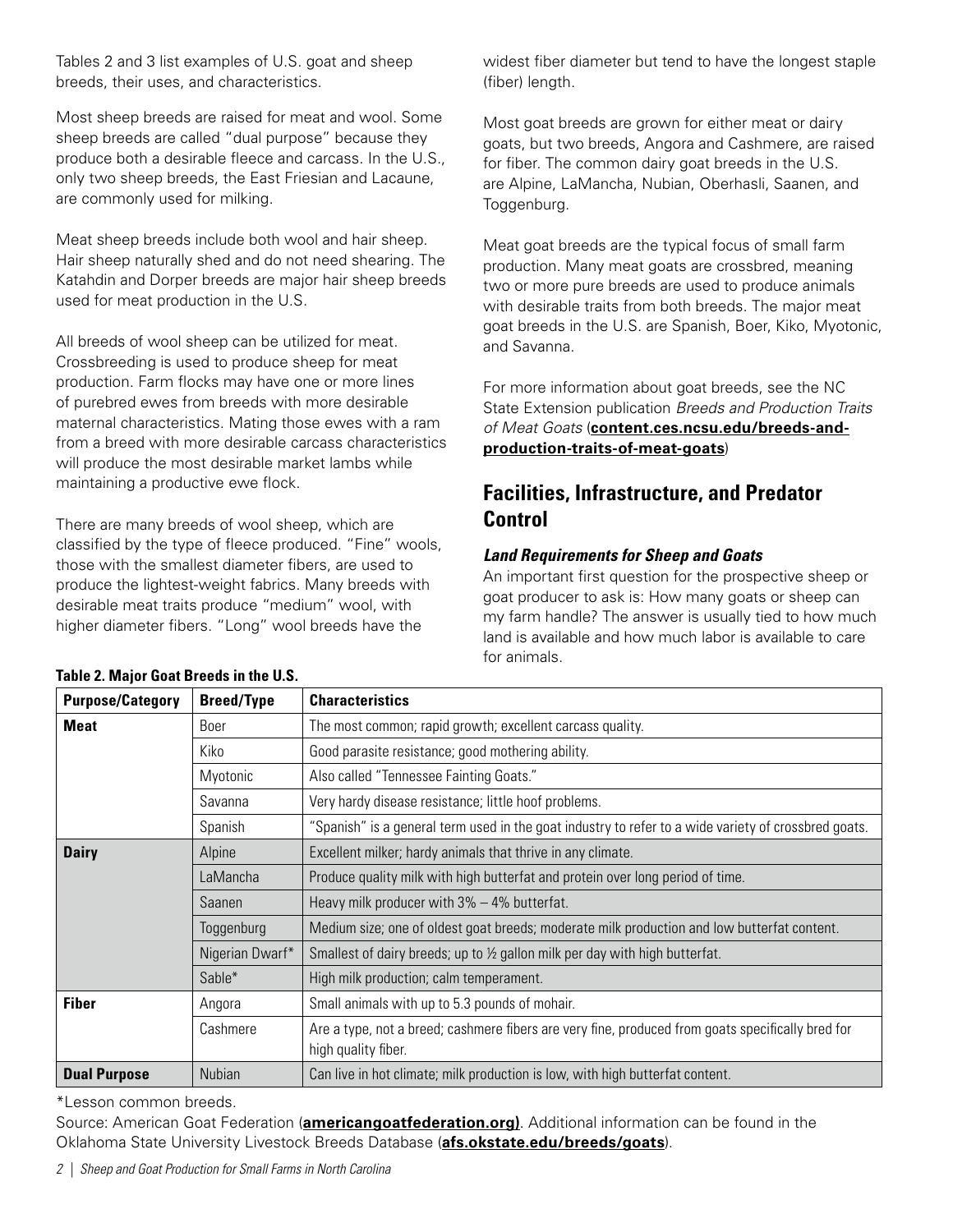Land requirements for sheep and goats vary by the type of land and quality of forage, as well as the desired grazing program. For example, high-quality, high-protein pastures may be periodically rotated with a certain number of animals. Lower quality pastureland—or in some situations, brush—will not sustain as many animals for as long a period. Making it more difficult to estimate is that goats are sometimes used to "shock-graze" brush or pastureland that is being transitioned or reseeded.

Table 4 provides a guideline for the number of sheep and goats that can be grazed on the amount of pasture that one cow animal unit would use.

### **Table 4. Stocking Rate, # Head Sheep and Goats Equivalent Per Cow**

| <b>Pasture Type/Quality</b> | Goats<br># of Head | <b>Sheep</b><br># of Head |
|-----------------------------|--------------------|---------------------------|
| Good quality pasture system | $6 - 8$            | $5 - 6$                   |
| Good brush/browse system    | $9 - 11$           |                           |

Source: *Forage Needs and Grazing Management for Meat Goats in the Humid Southeast*, NC State Extension, **[content.ces.ncsu.edu/forage-needs](https://content.ces.ncsu.edu/forage-needs-and-grazing-management-for-meat-goats-in-the-humid-southeast)[and-grazing-management-for-meat-goats-in](https://content.ces.ncsu.edu/forage-needs-and-grazing-management-for-meat-goats-in-the-humid-southeast)[the-humid-southeast](https://content.ces.ncsu.edu/forage-needs-and-grazing-management-for-meat-goats-in-the-humid-southeast)**

Goats can generally be stocked at a slightly higher density than sheep. Under good pasture conditions,

| <b>Purpose/Category</b>   | <b>Breed/Type</b>         | <b>Characteristics</b>                                                                                                                                                                                                              |
|---------------------------|---------------------------|-------------------------------------------------------------------------------------------------------------------------------------------------------------------------------------------------------------------------------------|
| <b>Meat</b>               | Cheviot                   | Small, compact, hardy animal producing well-muscled carcasses.                                                                                                                                                                      |
|                           | Dorset                    | Known for their lambing ability.                                                                                                                                                                                                    |
|                           | Hampshire                 | Lambs are fast growing with a heavy boned, lean carcass.                                                                                                                                                                            |
| <b>Fiber, Longwool</b>    | <b>Blueface Leicester</b> | Fleece is heavy and curly, weighing up to 20 pounds.                                                                                                                                                                                |
|                           | <b>Border Leicester</b>   | Wool known for brilliance and sheen.                                                                                                                                                                                                |
|                           | Lincoln                   | Referred to as largest wool breed.                                                                                                                                                                                                  |
| <b>Fiber, Fine Wool</b>   | Rambouillet               | Rembouillet and Targhee are common wool breeds in U.S. sheep industry.                                                                                                                                                              |
|                           | Targhee                   |                                                                                                                                                                                                                                     |
|                           | Merino                    | Known for producing most desirable quality of fleeces.                                                                                                                                                                              |
| <b>Fiber, Hair Breeds</b> | St. Croix                 | Superior parasite resistance but poor carcass quality; on some threatened lists.                                                                                                                                                    |
|                           | Dorper                    | Lack parasite resistance observed in other hair sheep; good terminal sire hair sheep breed.                                                                                                                                         |
|                           | Katahdin                  | Composite breed that has been crossbred to achieve certain desirable characteristics of the<br>parent breeds; developed with increased parasite resistance and maternal characteristics;<br>crossbreeding improves carcass quality. |
| <b>Dual Purpose</b>       | Cheviot                   | Desirable for both meat quality and maternal characteristics; produce desirable meat lambs;                                                                                                                                         |
|                           | Columbia                  | wool sold to wool crafters and sometimes for cottage industry spinning and knitting.                                                                                                                                                |
|                           | Corriedale                |                                                                                                                                                                                                                                     |
|                           | Dorset                    |                                                                                                                                                                                                                                     |
|                           | Montadale                 |                                                                                                                                                                                                                                     |
|                           | Polypay                   |                                                                                                                                                                                                                                     |
| <b>Terminal Sire</b>      | Suffolk                   | Improved growth and carcass; often used for crossbreeding to produce meat lambs; may also be                                                                                                                                        |
|                           | Hampshire                 | raised as purebred flocks as dual purpose.                                                                                                                                                                                          |
|                           | Oxford                    |                                                                                                                                                                                                                                     |
|                           | Shropshire                |                                                                                                                                                                                                                                     |
|                           | Southdown                 |                                                                                                                                                                                                                                     |
|                           | Texel                     |                                                                                                                                                                                                                                     |
| <b>Maternal</b>           | Finnsheep                 | Increased lambing rates; produce ewes with desirable mothering traits.                                                                                                                                                              |
|                           | Romanov                   |                                                                                                                                                                                                                                     |

#### **Table 3. Major Sheep Breeds in the U.S.**

Source: American Sheep Industry Association (**[sheepusa.org/resources-materials-breeddirectory](https://sheepusa.org/resources-materials-breeddirectory)**) and The Livestock Conservancy (**[livestockconservancy.org](http://livestockconservancy.org)**).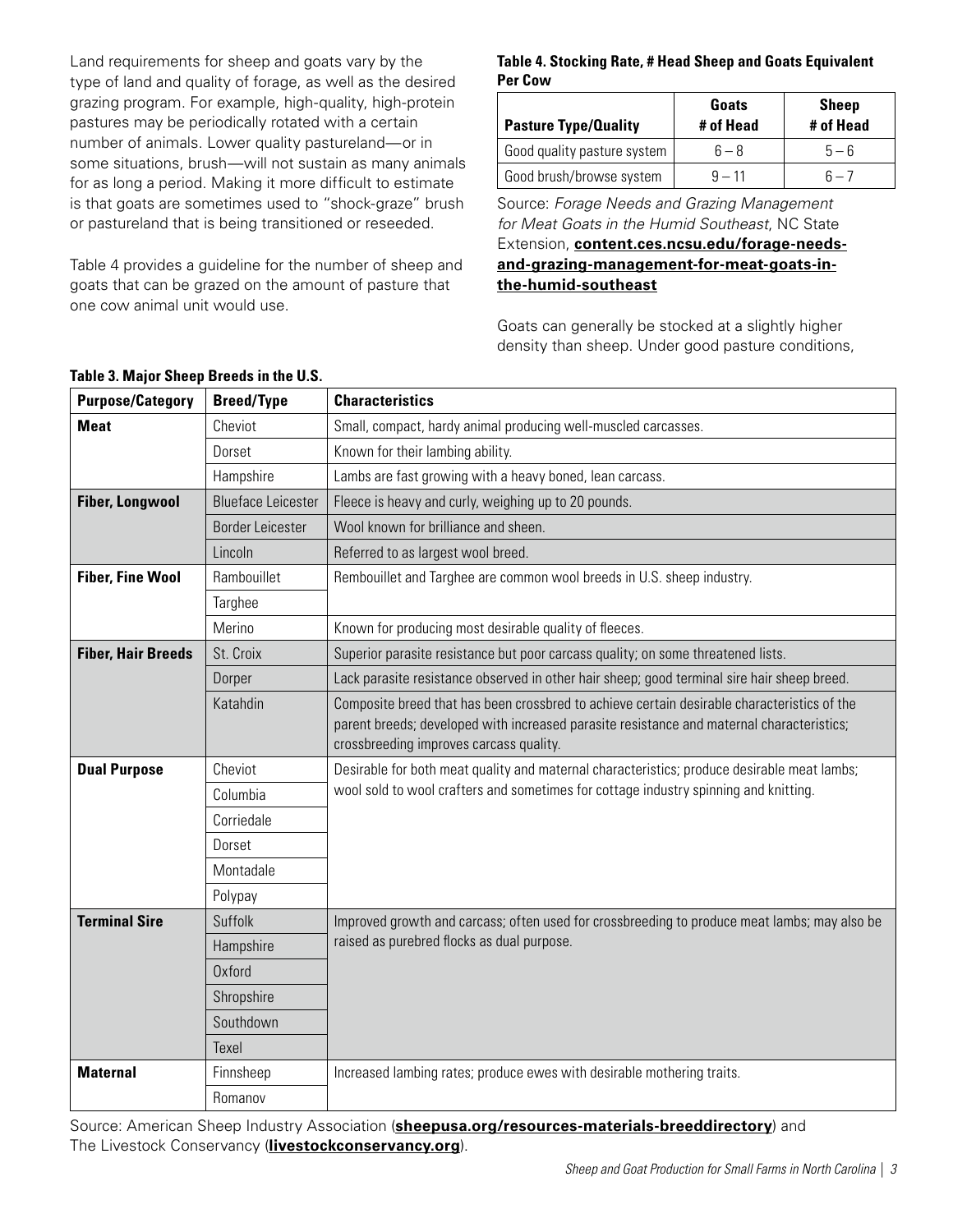including the absence of wet soils, both goats and sheep could be stocked with cattle. For example, one to two goats or one sheep may be added per cow with no pasture productivity loss. The reason for this is that goats and sheep will eat some plants that cattle may not prefer. Goats and sheep also have smaller mouths and are able to more selectively graze different plants and parts of plants than cattle. For more information, see the NC State Extension publication *Co-Grazing Meat Goats and Beef Cattle Has Many Advantages* (**[content.ces.ncsu.edu/co-grazing-meat-goats-and](https://content.ces.ncsu.edu/co-grazing-meat-goats-and-beef-cattle-has-many-advantages)[beef-cattle-has-many-advantages](https://content.ces.ncsu.edu/co-grazing-meat-goats-and-beef-cattle-has-many-advantages)**).

#### *Fencing*

Proper fencing is essential to a successful sheep or goat enterprise. Good fencing is as important for keeping predators out as it is for keeping sheep and goats in.

Sheep and goat pastures usually require two types of fences — perimeter fences and interior fences. Perimeter fences, vital to preventing predators, are often permanent and surround the entire grazing area. Perimeter fences may be woven wire or electric. Small sheep and goat farms have increased their use of high-tensile wire fencing, in which an individual strand of wire may be electrified.

Interior fences, which are placed inside the perimeter, divide the pasture into different areas called paddocks. Interior fences can be temporary or semipermanent. Polytape and polywire, which combine metal and plastic, are often used to divide pastures. These can be electrified, and some polywire fences may provide effective predator control.

Different fence types have advantages and disadvantages. Well-built, permanent, woven wire fences with barbed wire are more expensive per foot but may require less regular management and upkeep requirements than electric systems. New sheep and goat farmers often prefer electric fences because of the substantially lower purchase and establishment costs. Portable electric systems also offer potential advantages because they may be lower cost and easier to move as farms change to smaller farms, though these systems may require more repairs and maintenance.

#### *Shelter, Buildings, and Working Equipment*

Healthy sheep and goats are able to thrive in a variety of weather conditions, but some shelter is required. Some main determining factors for sheep and goat shelters include:

*Animal size:* Younger animals are less cold-hardy.

*Weather:* Sheep and goats benefit from shelter from rain, as well as from extreme cold and wind. Sheep and goats should stay dry during cold, wet weather.

*Animal purpose:* Dairy sheep and goats generally require more shelter than those raised for meat. They also require milking facilities. Farms focused on fiber production also often provide more buildings for sheltering animals.

*Lambing and kidding pens:* Ewes and nannies greatly benefit from being placed in small, sheltered pens at lambing and kidding time. Besides providing protection during cold weather, sheltered pens facilitate bonding between the mother and lamb or kid. Pens also make it easier to address any animal health concerns at birth. Lambing pens are usually about 16 square feet; goat kidding pens (or "jugs") are about 4 feet by 5 feet.

Shelters for sheep and goats can be purchased or constructed from locally available materials. For meat animals, a three-sided shelter with the open side facing south is often recommended. Housing recommendations suggest that the rear of the building can be 4 to 6 feet high, with front eaves at 6 to 8 feet high. Required space per animal can vary according to the animal's size; providing 8 to 10 square feet per animal is a good rule of thumb for market animals; 20 square feet per pair (mother and offspring) should be provided for breeding animals.

Working facilities are needed to perform basic animal husbandry tasks and for "handling" the animals when transport is needed. Meat animals may need to be herded and handled for basic health maintenance, such as deworming and foot trimming. Portable corrals and chutes that are specially constructed for herding and working (for example, giving vaccinations and deworming) animals are available for purchase. A farm building or shed could also be modified to allow for herding and handling of sheep and goats. If modifying an existing building, design the modifications to accommodate the herding habits of sheep or goats and use proper fencing heights recommended for each species.

Some type of setup that allows unloading and loading animals from a truck or trailer is also needed. A loading area is often surrounded by permanent or semipermanent fencing and gates that allow the farmer to more easily sort and separate animals.

Sheep and goats intended for other uses, like breeding and milking, usually require more square footage of shelter. Producers interested in those enterprises should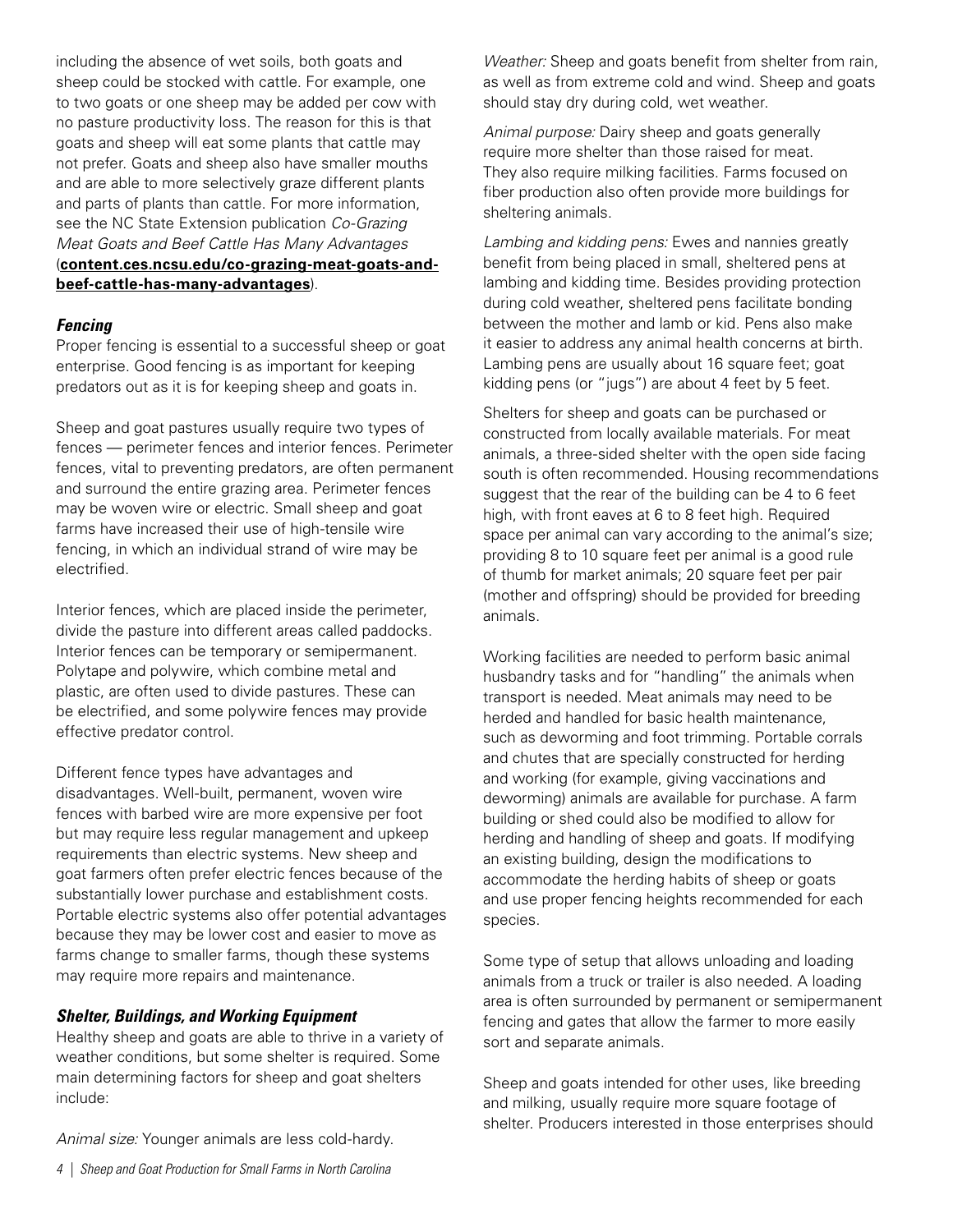<span id="page-6-0"></span>develop a list of space and equipment requirements and costs to determine potential profitability.

### *Feeders and Waterers*

Goats and sheep will likely need some supplemental feeding. Feeders for hay and grain may be constructed or purchased. They should allow ample room for each animal. Fresh, clean water should be available at all times to animals. Very small flocks could use watering troughs or other containers. Larger pastures often have water lines flowing to a central point at which an automatic waterer is installed. Although buying and installing pasture waterers may cost more than using containers, they can save labor over the long haul.

Feeders and waterers must be kept clean. Whether purchasing equipment or building it yourself, choose materials that can be easily cleaned and sanitized.

### *Predator Control*

Predators of sheep and goats in North Carolina include coyotes as well as wild or unleashed domesticated dogs. Even when strong fences prevent intrusion, both wild and domesticated animals can also create stress in a flock by "running" sheep and goats along fence lines.

Effective perimeter fences are some of the best predator controls for sheep and goats. Allowing a flock access to secure buildings during the night can also be a deterrent. Wild and domesticated dogs may also be deterred when animals are housed in barns near human activity. Small farms that have outbuildings near a house could use those locations to advantage.

There is a long tradition of using working dogs and guard animals to help protect sheep and goat flocks. Guard dogs that live with the sheep flock, like the Great Pyrenees and Anatolian Shepherd breeds, can effectively deter dogs and wildlife. Larger guard animals, like donkeys and llamas, can also deter predators.

Purchasing and feeding guard animals and working dogs add expense to the market lamb or goat enterprise. It is wise to seek advice from experienced shepherds before deciding to make the investment.

For more information on selecting and using livestock guardian dogs, see the Texas A&M AgriLife Extension publication *Livestock Guardian Dogs* (**[sanangelo.tamu.edu/files/2013/08/Livestock-](https://sanangelo.tamu.edu/files/2013/08/Livestock-Guardian-Dogs1.pdf)[Guardian-Dogs1.pdf](https://sanangelo.tamu.edu/files/2013/08/Livestock-Guardian-Dogs1.pdf)**).

# **Sheep and Goat Husbandry, Nutrition, and Health**

Animal husbandry refers to the everyday care of animals raised for food, fiber, and other products benefitting humans. This section explores the basics of sheep and goat husbandry, nutrition, and health.

# **Nutrition**

Some producers will provide grain and other feeds to grazing goats and sheep. If a complete ration is being fed to the goats or sheep, like bagged feed from a farm supply store, vitamins and minerals may be added to that feed. A local NC State Extension professional, veterinarian, or experienced producer can help a new producer determine if the goats or sheep are eating what is considered to be a balanced ration. Producers can learn to balance sheep and goat rations based on the quantity and quality of forage and feed available. Several helpful spreadsheets on balancing rations, including free resources, are available at the Maryland Small Ruminant Page (**[www.sheepandgoat.com/rationsoftware](https://www.sheepandgoat.com/rationsoftware))**.

Feeding sheep and goats a diet balanced for the animal's nutrient needs is essential for successful, profitable production. Different sizes of livestock will have different nutrient requirements, and different feeds and forages will provide different levels of those requirements. Tables 5 and 6 provide examples of sizes of goats and lambs and their daily nutrient requirements.

| <b>Nutrient</b> | 30-Ib Goat | 60-Ib Goat |
|-----------------|------------|------------|
| Dry matter (lb) | 20         | 3.0        |
| TDN(%)          | 68.0       | 65.0       |
| Protein (%)     | 14.0       | 12.0       |
| Calcium (%)     | 0.6        | 0.4        |
| Phosphorus (%)  | በ 3        | በ 2        |

### **Table 5. Daily Nutrient Requirement for Meat Goats**

Source: *Forage Needs and Grazing Management for Meat Goats in the Humid Southeast*, NC State Extension, **[content.ces.ncsu.edu/forage-needs](https://content.ces.ncsu.edu/forage-needs-and-grazing-management-for-meat-goats-in-the-humid-southeast)[and-grazing-management-for-meat-goats-in](https://content.ces.ncsu.edu/forage-needs-and-grazing-management-for-meat-goats-in-the-humid-southeast)[the-humid-southeast](https://content.ces.ncsu.edu/forage-needs-and-grazing-management-for-meat-goats-in-the-humid-southeast)**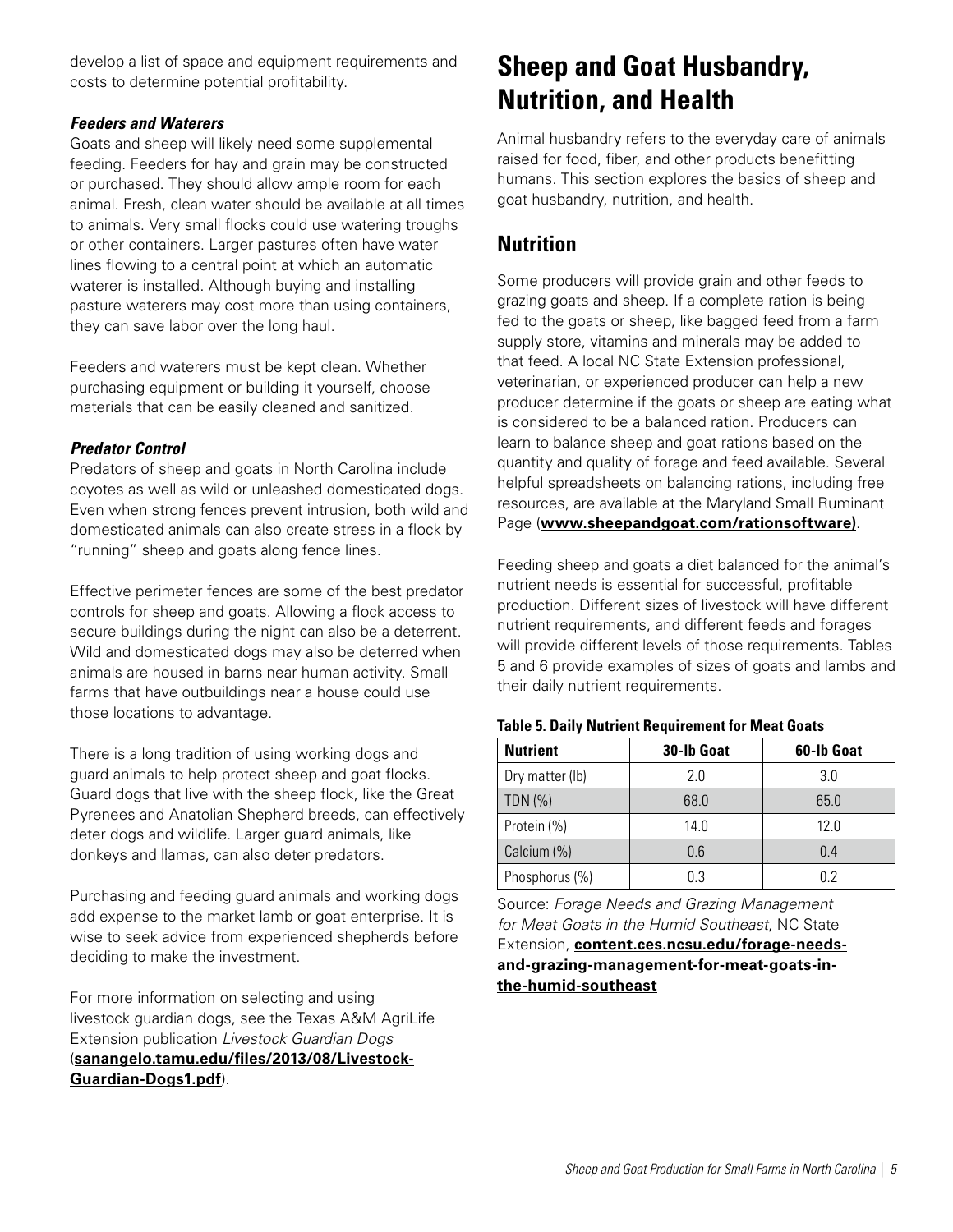#### <span id="page-7-0"></span>**Table 6. Daily Nutrient Requirement for Early Weaned Lambs, Moderate Growth Rate**

| <b>Nutrient</b> | 44-Ib Lamb | 88-lb Lamb |
|-----------------|------------|------------|
| Dry Matter (Ib) | 22         | 3.3        |
| TDN $(%)$       | 81.0       | 78.0       |
| Protein (%)     | 0.17       | 0.13       |
| Calcium (%)     | 0.5        | 05         |
| Phosphorus (%)  | በ 3        | በ 3        |

#### Source: Oregon State University Extension Service Nutrient Requirements of Sheep (**[extension.oregonstate.edu/educational-document/](https://extension.oregonstate.edu/educational-document/nutrient-requirements-sheep) [nutrient-requirements-sheep](https://extension.oregonstate.edu/educational-document/nutrient-requirements-sheep)**)

Energy is the most variable and probably most important part of the sheep and goat diet. The measure of energy available to small ruminants is called total digestible nutrients (TDN). TDN is calculated by evaluating the type and quality of forage and grain being fed.

Fiber, or roughage, is another vital nutrient need. Small ruminants need the proper amounts and quality of fiber to keep their digestive processes functioning. This is often measured in a percentage of "crude fiber" in the diet.

Protein is usually the most expensive component of the animals' diet. Protein requirements decrease as the animals grow. Young sheep (less than 40 pounds) and young goats (less than 30 pounds) will need substantially higher percentages of crude protein in their diet than heavier animals. Balancing energy requirements with the necessary percentage of protein in the diet is a big part of creating a balanced ration.

Vitamins and minerals are very important and are usually supplemented in whatever diets are fed to sheep and goats. For grazing animals, these are usually provided in a trace mineralized salt ("salt and minerals"). Be sure that the products used are species-appropriate; for example, goats have a higher copper requirement than sheep.

Clean water is a vital nutrient in livestock diets. Unlimited, or free choice, water should always be available for sheep and goats.

Salt and mineral supplements are usually designed for ruminants on pasture. However, regardless of housing system (pasture or barn), free choice minerals should be provided.

# **Reproductive Management**

### *Females*

Small ruminants are generally seasonal breeders; they typically begin cycling and can be bred during the late summer and winter months. This seasonal cycle is controlled by day length and is most active during the shortest days in November and December. The estrus cycle for ewes is 17 days and for does is 21 days. Average gestation duration for sheep and goats is 145 to 150 days. To maximize number of lambs or kids born, breeding should take place in the fall (late August to December), with lambing and kidding occurring during the springtime.

Some breeds such as Dorset, Polypay, and Katahdin are less seasonal and can be bred any time of the year. Frequently, spring breeding for fall lambing is used to generate meat lambs that will be available for specialty markets during the springtime. These lambs generally bring a premium at market.

### *Males*

Control of the breeding season is managed with timed exposure of ewes to rams and bucks. It is important to remove rams and bucks at the end of the breeding season to limit producer fatigue during lambing/kidding season and have a more consistent product to market. Ewes and does that do not conceive should be marketed as cull animals.

Breeding season should last two to three cycles (34 to 51 days for sheep and 42 to 63 days for goats). A marking harness can be used to identify when animals get bred, or a ewe or doe's back can be marked with crayon or paint. These marks can be used to identify due dates and evaluate fertility. Once a ewe or doe gets marked, she should be observed for another 17 to 21 days to see if she is "re-marked." A re-mark indicates she was not bred the first time. No re-mark indicates she is likely pregnant. If ALL ewes or does re-mark, the ram or buck is likely infertile and a replacement should be found.

A veterinarian can diagnose pregnancy by performing an ultrasound 30 to 45 days after the breeding season. This is not always necessary but can be used as a management tool to ensure ewes or does are pregnant.

# **Health**

Sheep and goats can develop many different kinds of health problems. Some of these, particularly parasites, are related to pasture management and other factors in the sheep and goat environment.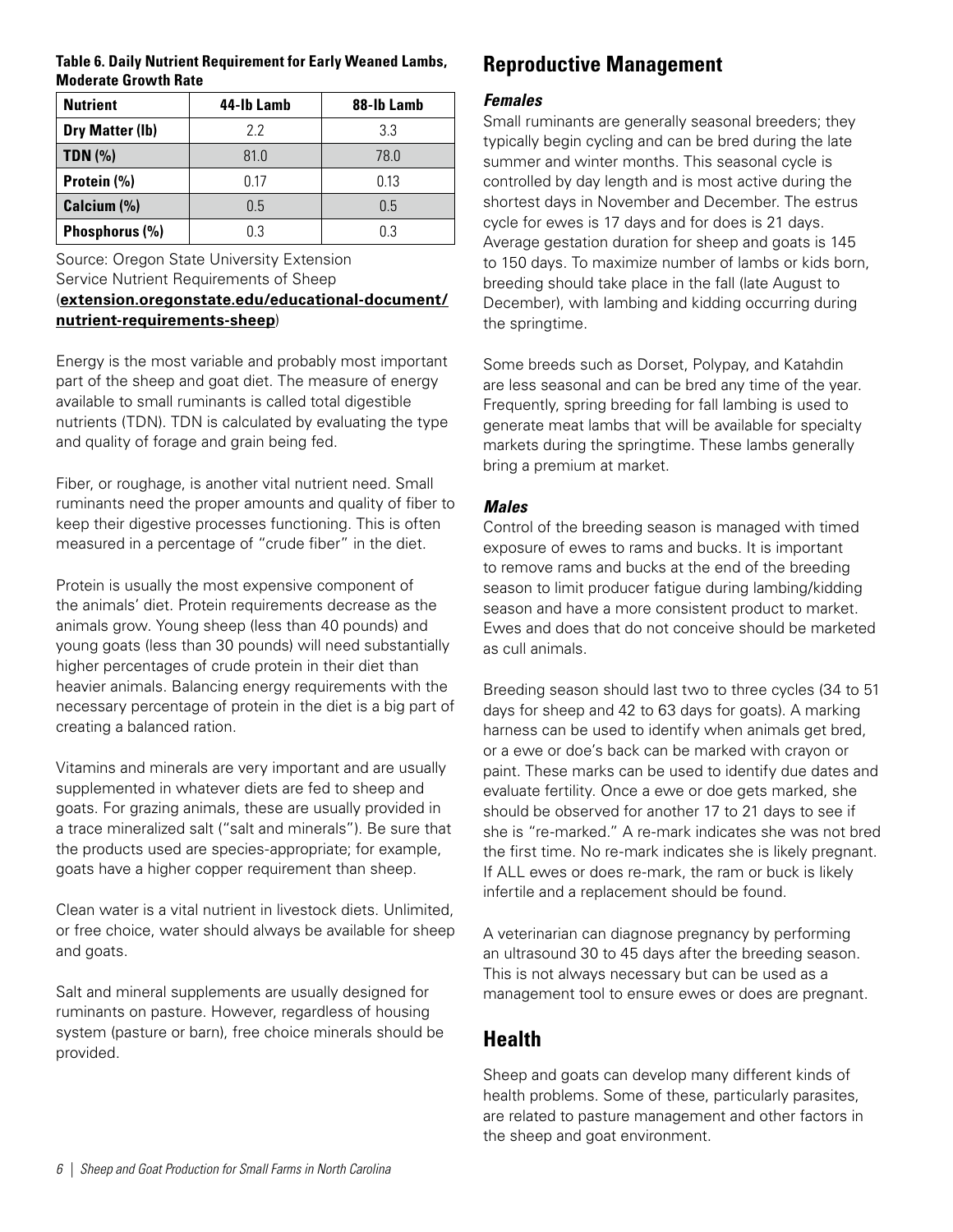Following are some general strategies for small ruminant health.

- Develop a good pasture rotation system.
- Restrict animals from very wet pastures and other soggy conditions.
- Practice basic biosecurity, like limiting access to other flocks and herds.
- Learn about preventive practices.
- Gain basic skills for maintaining animal health.
- Prevent disease spread by providing an isolation (quarantine) pen, pasture, or barn in which contagious animals may be housed while they recover.
- Develop a relationship (veterinarian-client-patient relationship or VCPR) with a local veterinarian who may be called during emergencies.

### *Internal Parasites*

Parasites can be both internal and external. Internal parasites are by far the greatest health challenge in sheep and goat management. Internal parasites can develop resistance to dewormers; to prevent this, sheep and goat producers must carefully follow recommended practices for deworming.

Barber's pole worm (*Haemonchus contortus*), also called stomach worm, is a major internal parasite in sheep and goats. Producers can learn how to monitor the presence of this parasite by learning the FAMACHA® system of diagnosis. Producers can learn to use this system to evaluate different coloration in sheep and goat eyes, an indicator of barber's pole worms, then treat only the animals that are potentially infected. By treating only infected animals, the possibility of resistance to dewormers is reduced.

Some sheep are more genetically resistant to internal parasites than others. If parasite infection is a major concern, selection of sheep that are more resistant can be a management tool. In general, St. Croix and Katahdin hair sheep are more resistant to parasites than wool breeds. Contact your local Extension agent for more information on selection for parasite resistance.

Sheep and goats are also impacted by internal parasites such as intestinal worms and tapeworms. Internal parasite prevention depends on many aspects of production, including pasture management and rotation. Because of the threat of internal parasites, producers should develop a management strategy before bringing animals to the farm.

### *External Parasites*

Lice are the most common external parasites of goats and sheep in North Carolina. Sucking lice puncture the skin and remove blood, causing anemia in severely infested sheep and goats. Chewing lice feed on hair and skin, causing discomfort to the animal. Infected animals will rub and scratch, often to excess. There are several approved medications for lice control in goats and sheep. For more information, see the NC State Extension publication *Lice: What They Are and How to Control Them* (**[content.ces.ncsu.edu/lice-what-they-are-and](https://content.ces.ncsu.edu/lice-what-they-are-and-how-to-control-them)[how-to-control-them](https://content.ces.ncsu.edu/lice-what-they-are-and-how-to-control-them)**).

Other external parasites affecting small ruminants include wingless flies (called keds), mites (causing scabies), and wool maggots (fly larvae) that cause fly strike.

### *Foot and Hoof Diseases*

Diseases of the feet and hooves are common in sheep and goats and can severely affect flock health. Three major hoof diseases of small ruminants in North Carolina are foot rot, foot scald, and laminitis (also called founder).

Foot diseases can be discouraged by providing clean, dry areas for goats and sheep. Proper hoof care is also a good prevention strategy. Producers should have facilities or holding areas in which sheep and goats can be handled for hoof trimming. Some diseases, like foot rot, can be treated through foot baths and other medicated treatments.

*Foot rot* is caused by two bacteria that infect the hooves of goats and sheep. The disease causes animals to limp and become lame. Infected hooves have a putrid smell. One of the bacteria is common to wet, muddy environments that increase likelihood of infection. For more information, see the NC State Extension publication *Foot Rot: Meat Goat Notes* (**[content.ces.ncsu.edu/foot-rot](https://content.ces.ncsu.edu/foot-rot))**.

*Foot scald* is inflammation between the toes (or claws) caused by a different microorganism than foot rot. The symptoms are similar to foot rot, except for the lack of bad smell. Products may be applied to treat foot scald, and foot baths may be used. For more information, see the NC State Extension publication *Foot Scald: Meat Goat Notes* (**[content.ces.ncsu.edu/foot-scald](https://content.ces.ncsu.edu/foot-scald))**.

*Laminitis*, or founder, is a foot disease in goats whose causes are not fully understood. The condition is characterized by inflammation of soft tissue in the foot. Feeding an excess of grain and abruptly changing the goat diet are linked to laminitis. For information about oral medications available for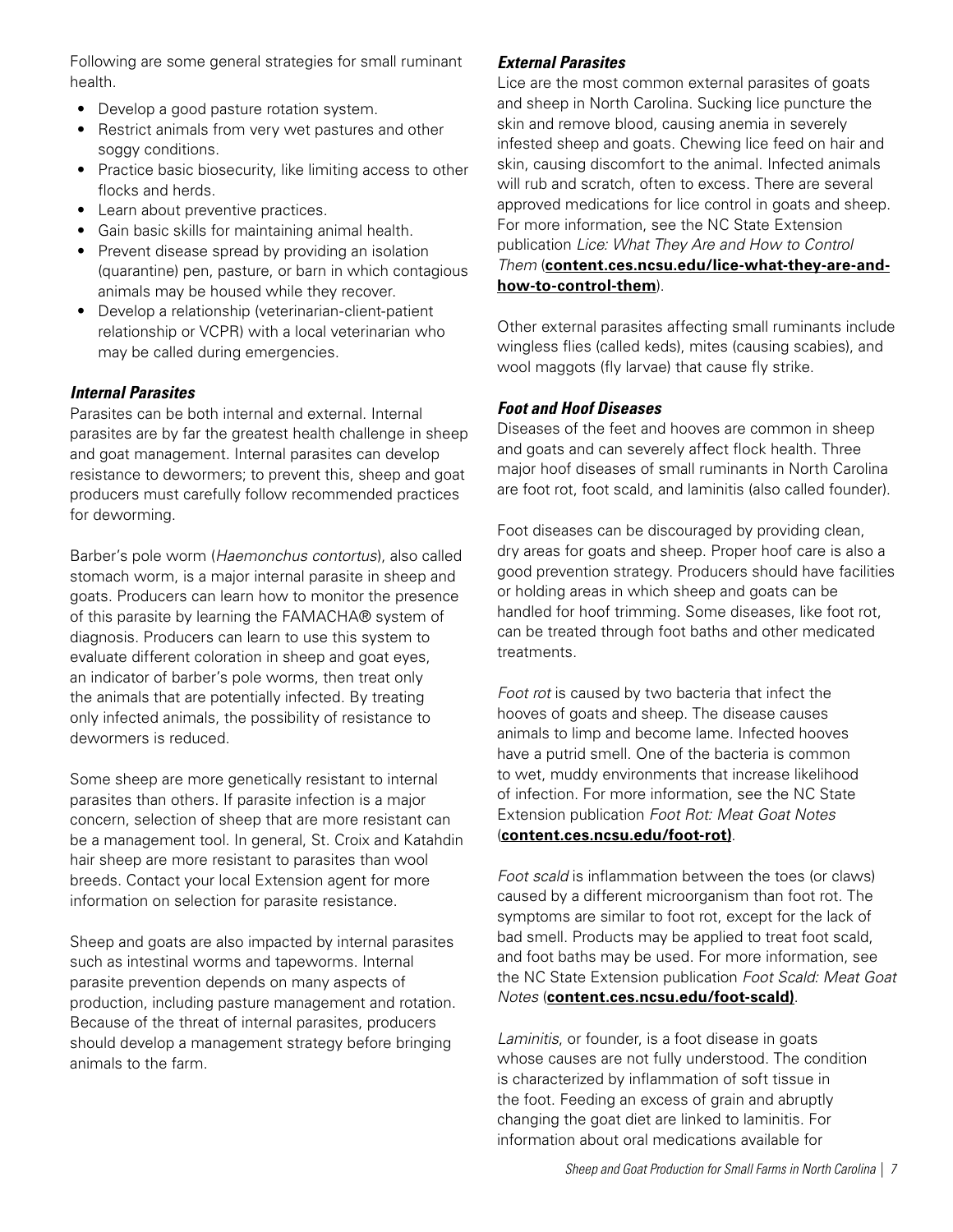<span id="page-9-0"></span>treating laminitis, see the NC State Extension publication *Laminitis or Founder: Meat Goat Notes* (**[content.ces.ncsu.edu/laminitis-or-founder\)](https://content.ces.ncsu.edu/laminitis-or-founder)**. See Additional Resources for related health information.

# **Sheep and Goat Diseases**

*Pink eye* is an eye infection that may be caused by many different kinds of organisms and minor eye injuries. Pinkeye is contagious; small ruminants that appear to have pinkeye should be isolated from other animals. For information, see the NC State Extension publication *Pink Eye or Keratoconjunctivitis: Meat Goat Notes* (**[content.ces.ncsu.edu/pink-eye](https://content.ces.ncsu.edu/pink-eye)**)**.**

*Listeriosis* is a serious disease of goats and sheep caused by bacteria called *Listeria* that may be present in the environment, especially in places like rotting hay, dirty feeders, manure, and goat milk. Listeriosis can cause death and abortion in adult goats. The disease is especially concerning because *Listeria* can be transferred to humans and have adverse health effects. For more information, see the NC State Extension publication *Listeriosis in Your Herd: Meat Goat Notes* (**[content.ces.ncsu.edu/listeriosis-in-your-herd](https://content.ces.ncsu.edu/listeriosis-in-your-herd))**.

*Coccidiosis* is the most common cause of diarrhea in young sheep and goats. The disease is caused by microscopic protozoa in the goat's intestinal tract. Young animals that are stressed, such as after being separated from the mother (dam), are more susceptible. Good management practices, like keeping waterers and feeders clean, help prevent infection. For more information, see the NC State Extension publication *Coccidiosis, the Most Common Cause of Diarrhea in Young Goats: Animal Science Facts* (**[content.ces.ncsu.edu/coccidiosis-the](https://content.ces.ncsu.edu/coccidiosis-the-most-common-cause-of-diarrhea-in-young-goats)[most-common-cause-of-diarrhea-in-young-goats\)](https://content.ces.ncsu.edu/coccidiosis-the-most-common-cause-of-diarrhea-in-young-goats).**

### *Enterotoxemia and Tetanus*

Preventing diseases through vaccination can be much less costly than treating an infected herd, and some health problems cannot be treated. Vaccination prevents enterotoxemia (overeating disease) and tetanus in sheep and goats. Most recommendations for sheep and goat producers advise such vaccinations, as they prevent costly diseases that can result in animal mortality. To help guide decisions about vaccination, see the NC State Extension publication *Vaccinating Goats Against Enterotoxemia and Tetanus: Is it Necessary: Animal Science Facts* (**[content.ces.ncsu.edu/](https://content.ces.ncsu.edu/vaccinating-goats-against-enterotoxemia-and-tetanus-is-it-necessary) [vaccinating-goats-against-enterotoxemia-and](https://content.ces.ncsu.edu/vaccinating-goats-against-enterotoxemia-and-tetanus-is-it-necessary)[tetanus-is-it-necessary](https://content.ces.ncsu.edu/vaccinating-goats-against-enterotoxemia-and-tetanus-is-it-necessary)).**

# **Pasture Management**

Managing pastures is very important for sheep and goat health and nutrition. See Additional Resources for some NC State Extension publications that address specific aspects of pasture management.

### *Major Pasture Types*

Beginning sheep and goat producers should plan how to manage pastures in advance, otherwise established pastures and other grazing areas may be quickly used up. Understanding major types of pasture plantings in North Carolina can help a producer design pastures filled with diverse forages across seasons.

Cool-season forages develop most of their growth during the spring and autumn. Tall fescue is a prominent coolseason grass; orchard-grass and white clover are also common cool-season forages. With proper management, pastures with these grasses can be used from early spring through the start of summer and then again in the fall. Many producers use a practice called stockpiling, or letting cool-season grasses grow for grazing in the late fall and even early winter. If stockpiling is planned, be sure to consider possible associated animal health issues; stock-piled forages could be less nutritious and, in some cases, present toxicity issues for different species. Pastures composed primarily of cool-season grasses may be seeded with legumes, like red clover and alfalfa, that provide potential grazing and nutrition during hotter months.

Warm-season perennial grasses like bermudagrass are common in North Carolina and nearby states. These grasses grow the most during hotter months. With adequate moisture and management for animal health, warm-season grasses can provide substantial nutrition. Some producers with larger cool-season pastures plant separate paddocks with warm-season annual grasses (sudangrass, sorghum-sudangrass, and pearl millet) so that grazing needs may be met during the hotter months when cool-season grasses are growing slowly.

Winter annuals may be seeded into existing pastures, usually using no-till techniques. These include brassicas (kale, rape, and turnip), cereals (wheat, rye, and oats) and winter annual legumes (hairy vetch).

Note: Some crops, including annual grasses in the sorghum family, may present potential health issues for different species, such as being toxic soon after a frost; consult an animal nutritionist or veterinarian about new seedings. See Additional Resources for information about grass poisoning in sheep and goats.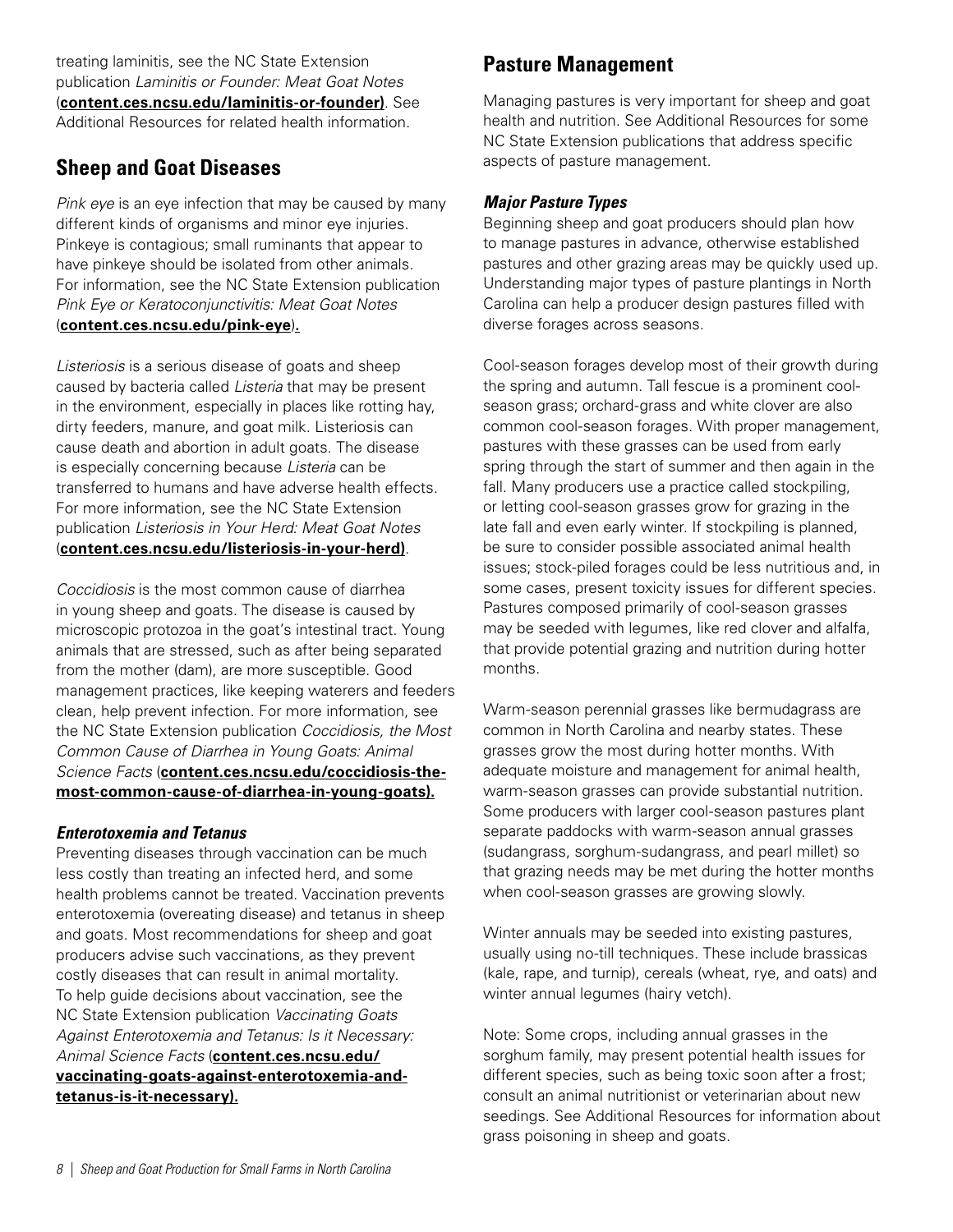### <span id="page-10-0"></span>*Supplementing Pastures*

Many sheep and goat producers are interested in feeding their animals as much forage (grasses, legumes, and woodland browse) as possible. In most cases, especially on very small farms, it will be necessary to supplement pastures by feeding hay and other feedstuffs.

Understanding the quantity and quality of the forage in a farm's pasture is important for determining additional forage needs. Some important questions to answer include:

- How much pasture is available, in terms of acreage?
- What is the composition of the forage species available?
- Do cool-season and warm-season grasses both exist in the farm's pastures?
- What is the cost to renovate old pastures or establish new pastures with suitable forage species?
- What poisonous plants are present, if any, and how will these be eradicated?

To determine the best pasture management strategy for a small farm, beginning sheep and goat producers should consult experts such as NC State Extension specialists or experienced sheep and goat producers.

# **Marketing and Processing Sheep and Goats**

Marketing is central to profitably raising sheep and goats on small farms. This section describes important considerations for marketing and processing sheep and goats.

# **Identify Markets**

Meat is the main product marketed by sheep and goat producers in North Carolina. Demand for goat and lamb tends to be heightened during particular cultural and religious celebrations. The main religions seeking local goat and lamb products are Islam, Judaism, and Christianity. Ethnic groups, especially those of Hispanic and Caribbean descent, also often seek goat and lamb for cultural holidays or other celebrations. Table 7 provides a list of holidays, the dates on which they typically fall, and the meat preferences for celebrations.

There is also consumer demand for goat and lamb meat raised locally or in accordance with certain husbandry practices, like access to pasture. Identifying multiple markets and consumer types, and catering to each one according to its specific preferences, may strengthen the small farm's sheep and goat marketing plan. Potential growers should identify markets before acquiring animals. Markets will determine breed selection as well as nutritional and reproductive management.

### *Understand Customer Preferences*

Customers seeking goat and lamb for religious and cultural celebrations have different preferences. The most obvious preference, in the case of religious and cultural holidays, is the time of year when animals are required. Since sheep and goats usually give birth in the late winter or spring months, animals may not be at the preferred size at the time of the holiday. The observance dates of some religious holidays, such as the various Muslim feast days, may vary significantly from year to year. Producers wishing to cater to various holiday markets should consult a reliable holiday calendar to gauge how marketing may need to be adjusted. Breeding for lambs born in fall months is one alternative to meet the spring markets.

Buyer preferences can range widely for sheep and goats, especially for animals bought for religious celebrations. Preferences may include the size of the lamb or kid, whether the animal is male or female, and even physical characteristics such as coloration and horns. Buyers may also have certain preferences about where and how the animal is butchered or processed. Producers should understand these preferences and determine if they are able to meet buyer preferences at the farm's location.

### *Know Production Costs*

Economists define *demand* as the amount that consumers are willing to pay for particular goods or services. It is not in the farm's best economic interests to produce sheep and goats if customers will not pay more than the cost of raising and marketing the animals.

Producers should estimate all costs associated with an enterprise before starting production. The North Carolina Farm School (**[ncfarmschool.ces.ncsu.edu](https://ncfarmschool.ces.ncsu.edu/)**) budget template can provide a good start for these estimates, and other templates are available from Extension programs in nearby states.

# **Understand Direct Market Channels**

Successful sheep and goat production in North Carolina will likely involve niche or specialty markets, especially markets that allow the customer to connect directly with the producer. These include:

- Farmers markets
- Community supported agriculture (CSA)
- Direct delivery from the farm or processor
- On-farm sales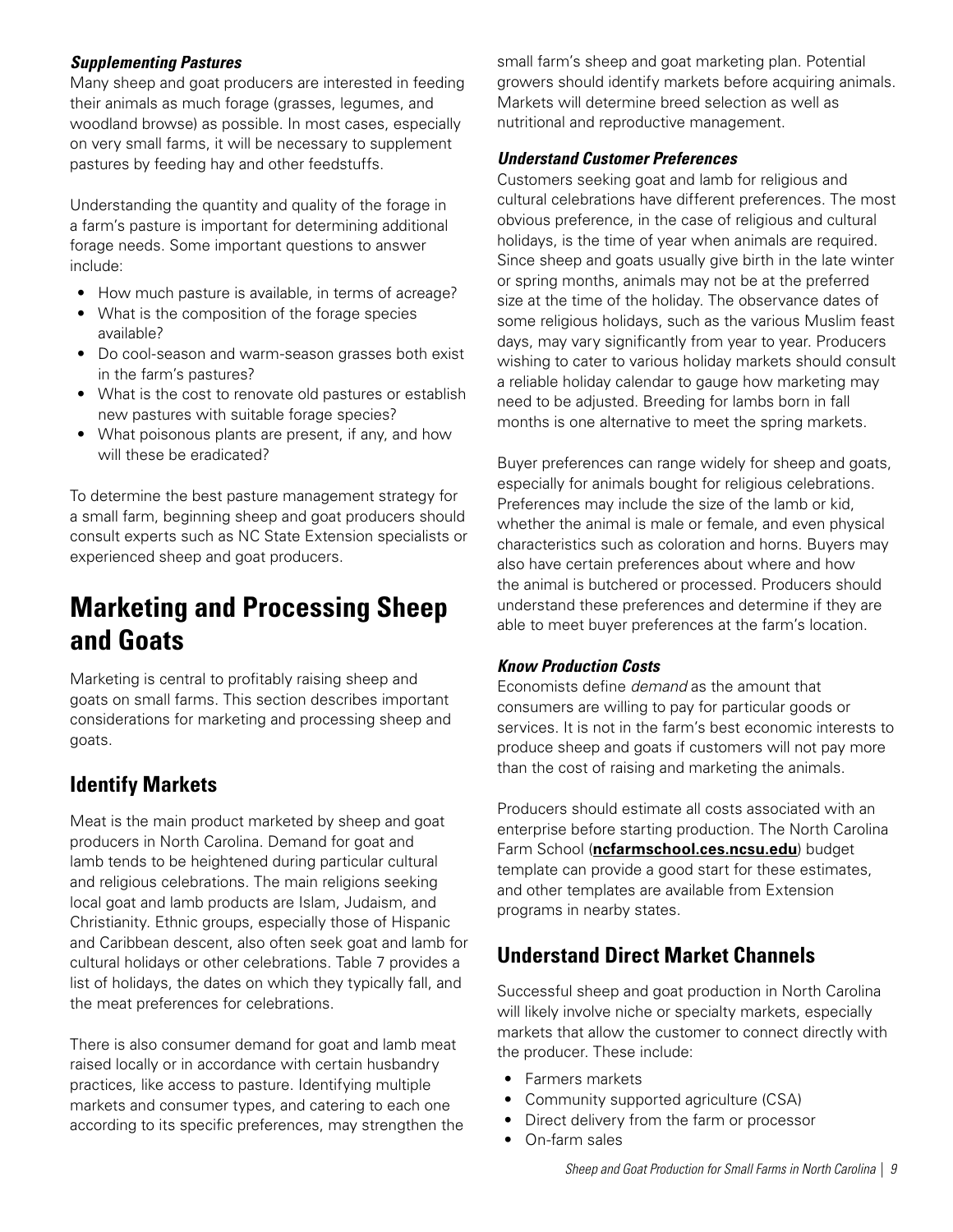<span id="page-11-0"></span>

| Religion/<br><b>Tradition</b>           | <b>Holiday</b>                                                                    | Date(s) (2020)       | Lamb/Goat Weight/Condition Preferences <sup>1</sup>                                     |  |
|-----------------------------------------|-----------------------------------------------------------------------------------|----------------------|-----------------------------------------------------------------------------------------|--|
| <b>Christianity</b>                     | Western Easter                                                                    | April 12             | $30 - 45$ lb lamb; milk-fed and fat                                                     |  |
|                                         |                                                                                   |                      | $20 - 50$ lb kid; 3 months or younger (avg. 30 lb)                                      |  |
|                                         | Eastern Orthodox Easter                                                           | April 19             | 40 - 55 lb lamb; milk-fed and fat                                                       |  |
|                                         | ("Greek Easter")                                                                  |                      | $20 - 50$ lb kid (avg. 35 lb)                                                           |  |
|                                         | Christmas                                                                         | December 25-         | Milk-fed kids and lambs                                                                 |  |
|                                         |                                                                                   | January 1            | Larger adult animals for stew and curry                                                 |  |
| <b>Hinduism</b>                         | Navadurga/Navaratri/<br>Dussehra/Dashain                                          | October $17 - 30$    | Male goats; size of carcass depends on number of people to<br>be fed; relatively tender |  |
|                                         | Diwali (Festival of Lights; also<br>celebrated by Sikhs, Jains, and<br>Buddhists) | October/November     | Information not available                                                               |  |
| <b>Start of Ramadan</b><br><b>Islam</b> |                                                                                   | April 24             | 60 - 80 lb weaned market lamb                                                           |  |
|                                         |                                                                                   |                      | 60 - Ib weaned kids with all milk teeth, not older than 1 year                          |  |
|                                         | Eid al-Fitr (End of Ramadan)                                                      | May 24               | 60 - 80 lb weaned market lamb                                                           |  |
|                                         |                                                                                   |                      | 60-lb weaned kids with all milk teeth; not older than 1 year                            |  |
|                                         | Eid al-Adha (Eid, Festival of<br>Sacrifice)                                       | July 31              | $60 - 80$ lb lamb; blemish-free animals                                                 |  |
|                                         | Muharram (Islamic New Year)                                                       |                      | Information not available                                                               |  |
| <b>Judaism</b>                          | Passover                                                                          | April $8 - 16$       | 30 - 55 lb lambs; milk-fed and fat                                                      |  |
|                                         | Rosh Hashanah                                                                     | September $18 - 20$  | 60 - 110 lb weaned lamb; forequarters                                                   |  |
| <b>Ethnic Holidays</b>                  | Cinco de Mayo (Mexican)                                                           | May 5                | 15 - 30 lb (live weight); suckling kids (for cabrito)                                   |  |
|                                         |                                                                                   |                      | Large, weaned market kids (seco de chivo, barbecue)                                     |  |
|                                         | Independence Day (American)                                                       | July 4               | Animal size depends on size party, barbecue                                             |  |
|                                         | Caribbean (Carnival, Carifest,<br>Jamaican Independence Day,<br>etc.              | August               | $60 - 80$ lb young buck; smelly                                                         |  |
|                                         | Chinese New Year                                                                  | January/<br>February | $60 - 80$ lb (live weight) goats                                                        |  |

1 Buyer-specific and subject to change.

Source: Adapted from Sheep and Goat Marketing Calendar, Cornell University

### (**[sheepgoatmarketing.info/calendar.php](http://sheepgoatmarketing.info/calendar.php)**)

Lambs and goats may also be sold directly to customers more accustomed to purchasing meat from wholesalers or food brokers. These customers include:

- Foodservice (chefs and restaurants)
- Grocery stores
- Specialty food retailers (including caterers and farmers market vendors)

An overview of direct marketing may be found in *Choosing Direct Marketing Channels for Agricultural Products* (**[extension.tennessee.edu/publications/](https://extension.tennessee.edu/publications/Documents/PB1796.pdf) [Documents/PB1796.pdf](https://extension.tennessee.edu/publications/Documents/PB1796.pdf)** [PDF, 4 MB]).

# **Processing**

Harvesting and processing the animal into marketable cuts of meat are among the largest production costs for sheep and lamb producers. For this reason, producers may decide to sell live animals at a premium directly to the customer, who then arranges processing with a local meat locker or processor. Processing regulations and the availability of nearby processing often determine a producer's decisions about marketing meat.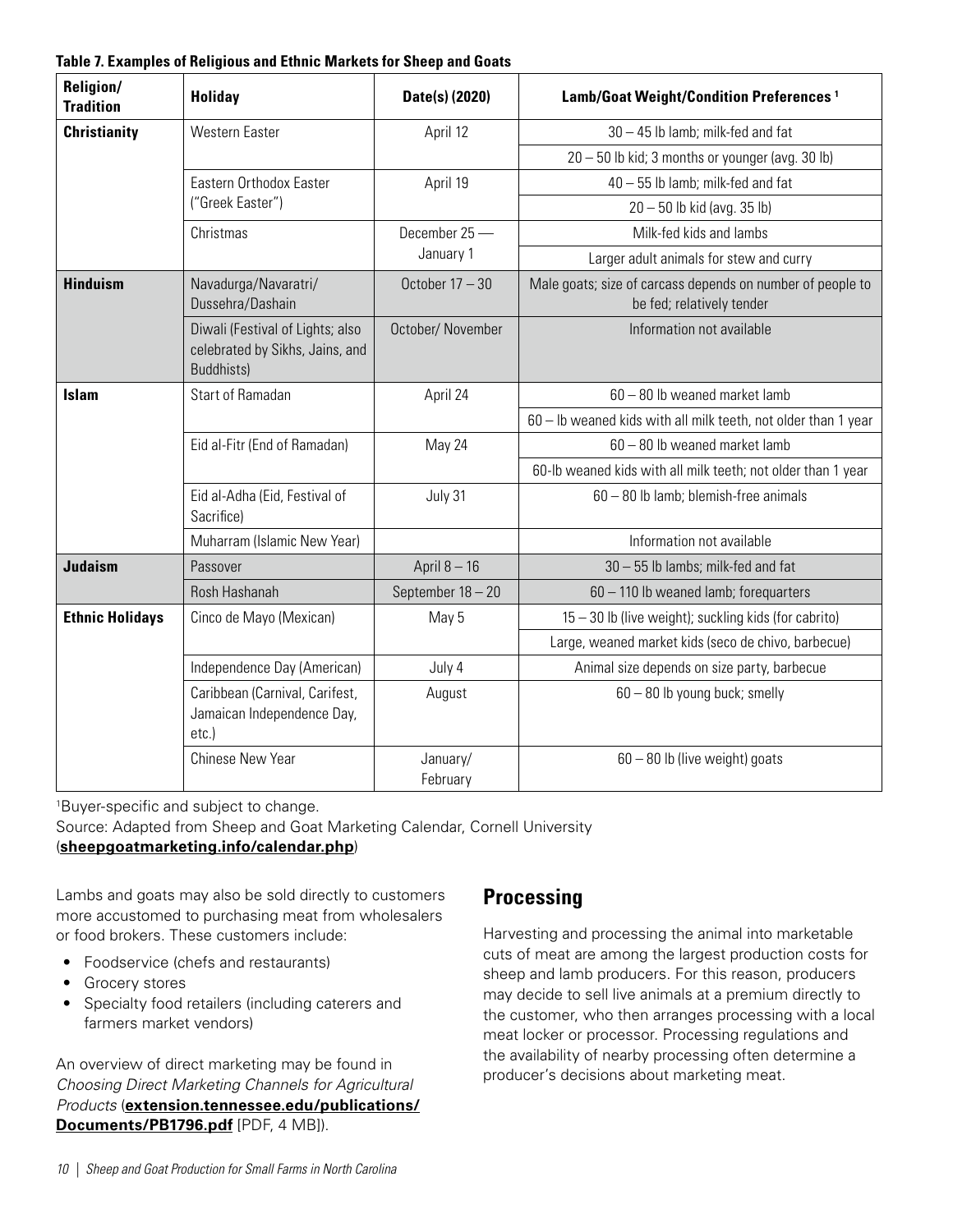### *Processing Regulations*

In North Carolina, meat for sale may be processed by state-inspected (N.C. Department of Agriculture & Consumer Services [NCDA&CS]) and federally inspected UDSA facilities. Meat processed by a state-inspected facility may be sold only in North Carolina. Meat processed by a USDA-inspected facility may be sold across state lines. Meat sold in North Carolina must be packaged and labeled in accordance with state regulations. Packaging and labeling guidelines can be found at the NCDA&CS Meat and Poultry Inspection Division website (**[www.ncagr.gov/MeatPoultry/labels.htm](https://www.ncagr.gov/MeatPoultry/labels.htm)**).

Any farmer who receives, stores, transports, or sells state or federally inspected meat must be registered with the NCDA&CS as a meat and poultry handler. Instructions for how to register as a meat and poultry handler in North Carolina are found at the Meat and Poultry Inspection Division website (**[www.ncagr.gov/MeatPoultry/meathandlers.htm](https://www.ncagr.gov/MeatPoultry/meathandlers.htm)**)**.**

### *Availability of Processors*

The NCDA&CS maintains a directory of state and federally inspected plants in North Carolina at **[www.ncagr.gov/meatpoultry/index.htm](https://www.ncagr.gov/meatpoultry/index.htm)**.

Once a producer has located the nearest processors, the producer should conduct a survey of local meat processing options, including the costs of processing and the processor's experience. Some questions to ask prospective processors include:

- Do you slaughter and process sheep or goats?
- How far in advance must I schedule processing?
- Do you require a minimum number of animals to be processed at a time?
- What are your costs for processing?

For examples of other questions to ask a prospective processor, see the NCDA&CS publication *FAQ Sheet for Beginning Niche Meat Producers* (**[cefs.ncsu.edu/](https://cefs.ncsu.edu/wp-content/uploads/FAQ-Beginning-Niche-Meat-Producers-Condensed-1.pdf) [wp-content/uploads/FAQ-Beginning-Niche-Meat-](https://cefs.ncsu.edu/wp-content/uploads/FAQ-Beginning-Niche-Meat-Producers-Condensed-1.pdf)[Producers-Condensed-1.pdf](https://cefs.ncsu.edu/wp-content/uploads/FAQ-Beginning-Niche-Meat-Producers-Condensed-1.pdf)** [PDF, 3.8 MB]).

Producers need to know how much they should charge for their animals or the cuts of meat being sold. The NCDA&CS publishes a monthly report of retail prices for different cuts of pastured lambs in North Carolina (**[www.ncagr.gov/markets/mktnews/local.htm](https://www.ncagr.gov/markets/mktnews/local.htm)**).

How much meat will come from lambs and goats? Table 8 provides predictions of the cutout (amount of usable or salable meat from a carcass) for goat. Table 9 provides similar information for lamb. The ways that goat and lamb carcasses are cut will vary according to the processor and the customer preference. Carcass size and yield grade (related to the fat content and carcass quality) will also affect the salable yield.

| <b>Carcass Weight</b> | <b>Relative Size by Primal Cut (Ib)</b> |                 |             |           |           |
|-----------------------|-----------------------------------------|-----------------|-------------|-----------|-----------|
| (Ib)                  | <b>Foresaddle</b>                       | <b>Shoulder</b> | <b>Ribs</b> | Leg       | Loin      |
| 15 or less            | 4 or less                               | or less         | 5 or less   | 5 or less | 2 or less |
| $15 - 30$             | $4 - 6$                                 | $7 - 10$        | $5 - 10$    | $5 - 8$   | $7 - 4$   |
| $30 - 40$             | 6 or more                               | 10 or more      | 10 or more  | 8 or more | 4 or more |

#### **Table 8. Size of Various Primal Cuts Relative to Carcass Weights (Goats**

Source: Institutional Meat Purchase Specifications for Fresh Goat (USDA, 2001)

#### **Table 9. Size of Various Primal Cuts Relative to Carcass Weights (Lamb)**

| <b>Carcass</b> | <b>Relative Size by Primal Cut (Ib)</b> |                   |             |         |             |                 |             |
|----------------|-----------------------------------------|-------------------|-------------|---------|-------------|-----------------|-------------|
| Weight (Ib)    | <b>Foresaddle</b>                       | <b>Hindsaddle</b> | Leg         | Loin    | <b>Rack</b> | <b>Shoulder</b> | <b>Back</b> |
| $41 - 55$      | $21 - 25$                               | $24 - 30$         | $9 - 11$    | $3 - 4$ | $6 - 7$     | $14 - 18$       | $12 - 14$   |
| $55 - 65$      | $25 - 35$                               | $30 - 34$         | $11 - 12.5$ | $4 - 6$ | $7 - 8$     | $18 - 22$       | $14 - 16$   |
| $65 - 75$      | $35 - 40$                               | $34 - 38$         | $12.5 - 14$ | $6 - 8$ | $8 - 9$     | $22 - 26$       | $16 - 18$   |

Source: Institutional Meat Purchase Specifications (USDA, November 2014)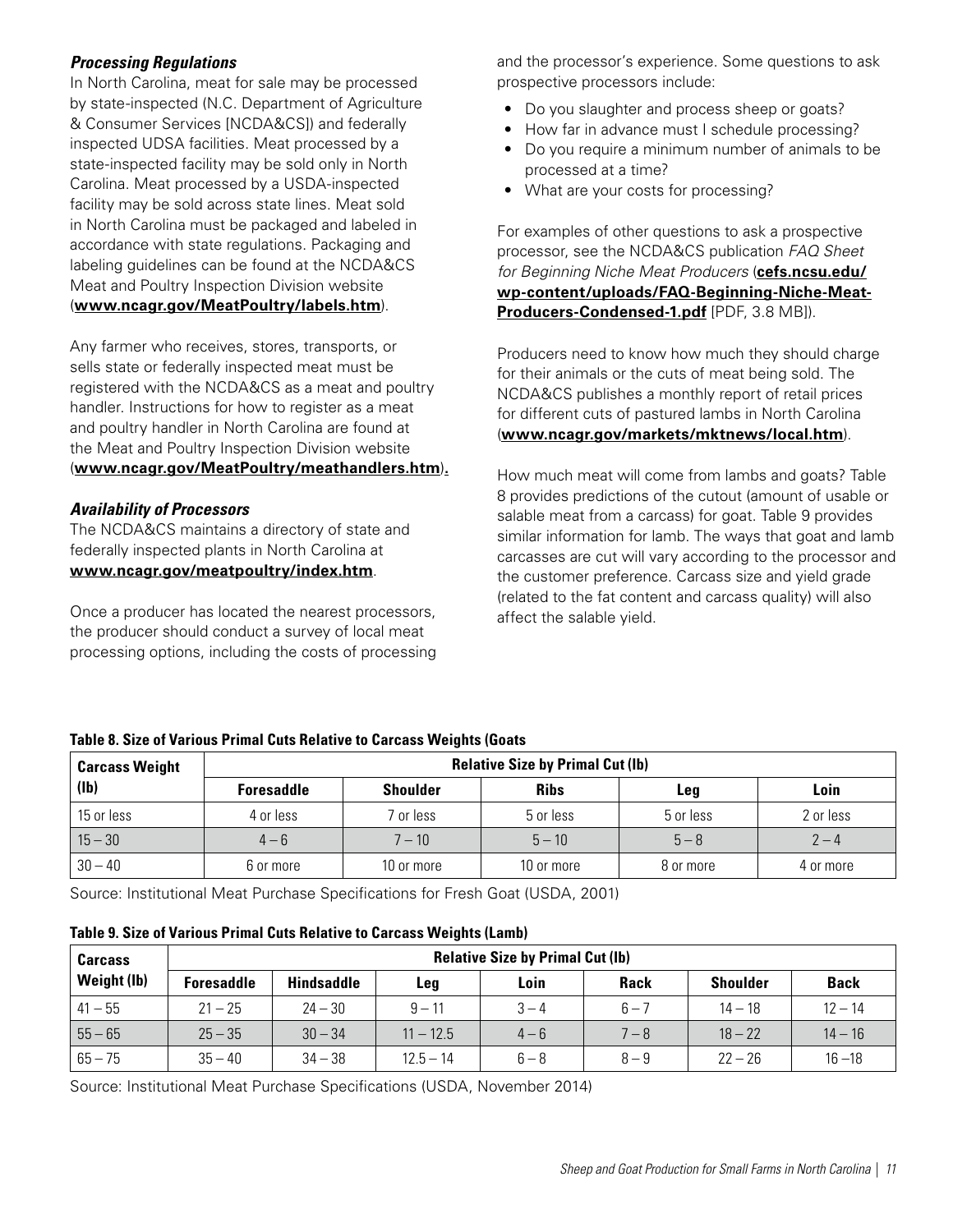<span id="page-13-0"></span>The information in Tables 10-1, 10-2, 11-1, and 11-2 underscores how there may be financial advantages in selling lambs and goats on a live weight per-pound or per-animal cost. Local and ethnic markets often favor this method of sale. If cuts for retail sale are desired, the producer should visit with the meat processor to find out the likely cutout to determine profitable prices per pound. Washington State University Extension developed a downloadable app (**[extension.wsu.edu/animalag/](https://extension.wsu.edu/animalag/content/wsu-livestock-carcass-grade-cutability-calculator/) [content/wsu-livestock-carcass-grade-cutability](https://extension.wsu.edu/animalag/content/wsu-livestock-carcass-grade-cutability-calculator/)[calculator](https://extension.wsu.edu/animalag/content/wsu-livestock-carcass-grade-cutability-calculator/)**) that allows quick calculation of retail cuts for lambs, based on live weight and yield grade.

Unless they can be processed at an inspected facility, animals must be sold live to the customer. On-farm slaughter of sheep and goats for sale is not allowed in the state of North Carolina. For frequently asked questions about processing goat and lamb, see the Center for Environmental Farming Systems web resources at **[https://cefs.ncsu.edu/wp-content/uploads/FAQ\\_](https://cefs.ncsu.edu/wp-content/uploads/FAQ_Marketing_Meats.pdf?x77888) [Marketing\\_Meats.pdf](https://cefs.ncsu.edu/wp-content/uploads/FAQ_Marketing_Meats.pdf?x77888)** (PDF, 692 KB).

# **Production and Profitability for Sheep and Goat Farming**

The production costs in Tables 10-1, 10-2, 11-1, and 11-2 are from the North Carolina Farm School small ruminant budget estimates. These budgets are available as downloadable spreadsheets at the North Carolina Farm School website (**[ncfarmschool.ces.ncsu.edu](https://ncfarmschool.ces.ncsu.edu/)**). These budgets are based upon a set of realistic assumptions for small ruminant production in North Carolina. Studying these budgets, and adapting them to the production assumptions for a specific farm, can help new farmers decide whether sheep or goat production will likely be profitable.

# **Capital Investment (Fixed Costs)**

Capital investments are expenses for items that will be used for more than a single year. This section highlights the most common capital costs for a sheep and goat enterprise in North Carolina.

### *Stock Purchase*

The North Carolina Farm School budget does not include cost for the purchase of breeding animals. It is assumed that the farm has operated for three or more years. Productive ewes or does purchased will vary by purity of breed, proven mothering, and location of purchase (sale barn or reputable breeder). Cost varies widely, but \$180 to \$400 for a breeding animal is a likely range.

### **Table 10-1. Annual Goat Budgeting Assumptions for Table 10-2.**

| Variable                           | Value  |
|------------------------------------|--------|
| Stocking Rate (Animals per Acre)   | 7.00   |
| Weight Ib/per bale of hay          | 500    |
| % Body Weight Hay Consumption Avg. | 3.0%   |
| # of Days on Hay                   | 60     |
| Doe Replacement Rate               | 20%    |
| Average Buck Body Weight           | 160    |
| Carcass Weight, % of Live Weight   | 50%    |
| Number of Bucks                    | 1      |
| Number of Does                     | 30     |
| Kid Loss                           | 10.00% |
| Kidding Rate                       | 1.7    |
| Weight of Kids to Market           | 70     |
| Average Doe Body Weight            | 120    |

### **Table 11-1. Annual Lamb Budgeting Assumptions for Table 11-2.**

| Variable                         | <b>Value</b> |
|----------------------------------|--------------|
| Stocking Rate (Animals per Acre) | 6.00         |
| Weight Ib/per Bale of Hay        | 500          |
| % Body Weight Hay Consumption    | 2.5%         |
| # of Days on Hay, Wintering      | 60           |
| <b>Ewe Replacement Rate</b>      | 20%          |
| Average Ram Body Weight          | 175          |
| Number of Rams                   |              |
| Number of Ewes                   | 30           |
| Lamb Loss                        | 10.00%       |
| Lambing Rate                     | 1.7          |
| Weight of Lambs to Market        | 80           |
| Average Ewe Bodyweight           | 140          |

### *Truck, Trailer, and Machinery*

The largest capital investment will likely be for the truck and livestock trailer required to transport sheep and goats to and from the farm. The truck could also be used for delivery of processed cuts to customers or outfitted with coolers for direct marketing at farmers markets.

A small (40 to 55 horsepower) tractor will likely be necessary for pasture maintenance and feeding hay. A bush hog (rotary mower) that attaches to the tractor is also useful for pasture maintenance.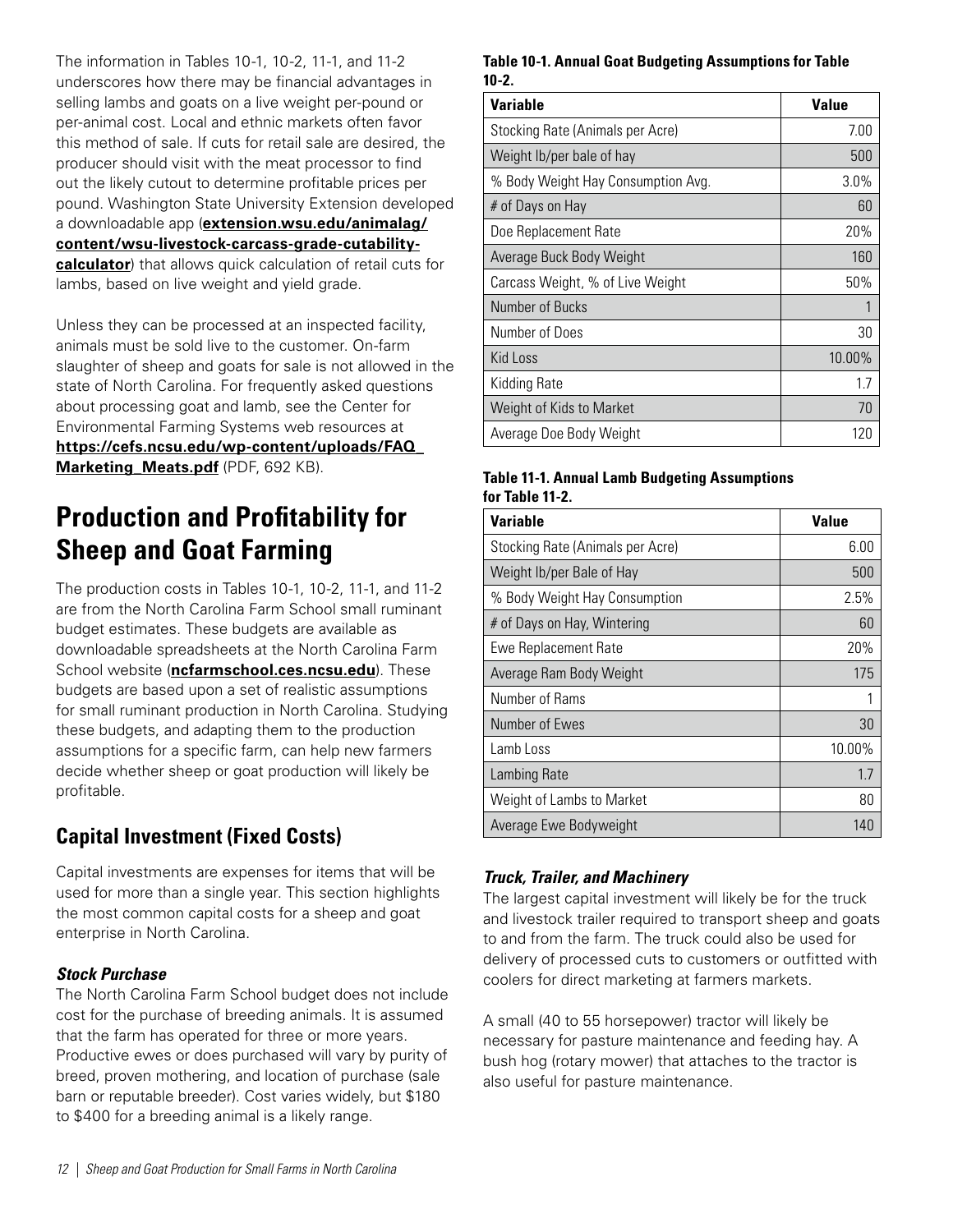#### **Table 10-2. Goat Spring Kidding Budget**

| <b>Budget</b><br><b>Category</b>                             | <b>Budget Item</b>                                   | <b>Unit</b>         | <b>Quantity</b> | <b>Price Per</b><br><b>Unit</b> | \$/Kid<br>Sold | <b>Total</b> |  |
|--------------------------------------------------------------|------------------------------------------------------|---------------------|-----------------|---------------------------------|----------------|--------------|--|
| <b>Income</b>                                                | Kids Sold <sup>1</sup>                               | total Ib carcass    | 1,295.0         | \$5.69                          | \$200.23       | \$7,368.55   |  |
|                                                              | Cull Does <sup>2</sup>                               | total cull does CWT | 7.2             | \$100.00                        | \$19.46        | \$720.00     |  |
|                                                              | <b>Gross Income</b>                                  |                     |                 |                                 | \$219.69       | \$8,088.55   |  |
| <b>Variable Cost</b>                                         | Pasture Fertilization, 10-10-10                      | Ib per acre         | 500.00          | \$0.30                          | \$20.27        | \$750.00     |  |
|                                                              | Overseeding, Forage Chicory and Birdsfoot<br>Trefoil | Acres / \$ per Acre | 0.00            | \$40.00                         | \$0.00         | \$0.00       |  |
|                                                              | Overseeding, Red Clover                              | Acres / \$ per Acre | 0.00            | \$40.00                         | \$0.00         | \$0.00       |  |
|                                                              | Weed Management, 2,4-D                               | \$ per pint         | 0.00            | \$3.00                          | \$0.00         | \$0.00       |  |
|                                                              | <b>Hay Feed Cost</b>                                 | \$ per bale         | 14              | \$30.00                         | \$11.35        | \$420.00     |  |
|                                                              | <b>Grain Supplement Feed Cost</b>                    | lb                  | 1000            | \$0.50                          | \$13.51        | \$500.00     |  |
|                                                              | Salt and Mineral <sup>3</sup>                        | Total lb / \$ lb    | 984             | \$0.50                          | \$13.30        | \$492.00     |  |
|                                                              | Medication, Deworming                                | cost/doses          | 164             | \$1.00                          | \$4.43         | \$164.00     |  |
|                                                              | Medication, Vaccination                              | cost/doses          | 164             | \$0.50                          | \$2.22         | \$82.00      |  |
|                                                              | Electricity                                          | month               | 12              | \$0.00                          | \$0.00         | \$0.00       |  |
|                                                              | <b>Straw Bedding</b>                                 | tons/bedding used   | 1.0             | \$60.00                         | \$1.62         | \$60.00      |  |
|                                                              | Dog Food                                             | per month           | 12              | \$40.00                         | \$12.97        | \$480.00     |  |
|                                                              | Mach. and Equip. Variable Cost                       | from cap. exp.      | 1.00            |                                 | \$40.99        | \$1,516.55   |  |
|                                                              | Kill Fee                                             | Per head            | \$0.00          | \$0.00                          | \$0.00         | \$0.00       |  |
|                                                              | Processing                                           | Per carcass         | \$0.00          | \$0.00                          | \$0.00         | \$0.00       |  |
|                                                              | <b>Marketing Cost</b>                                | % of Gross          | 5%              | \$8,088.55                      | \$10.93        | \$404.43     |  |
|                                                              | <b>Total Variable Cost</b>                           |                     |                 |                                 | \$131.59       | \$4,868.98   |  |
| <b>Returns Above Variable Cost</b>                           |                                                      |                     |                 |                                 | \$88.10        | \$3,219.57   |  |
| <b>Fixed Costs</b>                                           | <b>Capital Fixed Cost</b>                            | from cap. exp.      | $\mathbf{1}$    |                                 | \$33.42        | \$1,537.19   |  |
|                                                              | <b>Total Fixed Costs</b>                             |                     |                 |                                 | \$33.42        | \$1,537.19   |  |
| <b>Total Costs</b>                                           |                                                      |                     |                 |                                 | \$165.01       | \$6,406.17   |  |
| <b>Returns to Land, Capital, and Unpaid Labor</b><br>\$54.68 |                                                      |                     |                 |                                 |                |              |  |
| <b>Kids Birthed</b>                                          |                                                      |                     |                 |                                 |                | 51           |  |
| <b>Kids Weaned</b>                                           |                                                      |                     |                 |                                 |                |              |  |
| <b>Kids to Market</b>                                        |                                                      |                     |                 |                                 |                |              |  |
| <b>Returns/Market Kid, excluding cull does</b>               |                                                      |                     |                 |                                 |                |              |  |
| Breakeven Cost per Ib Carcass, excluding cull does           |                                                      |                     |                 |                                 |                |              |  |
| <b>Breakeven Cost per Carcass, excluding cull does</b>       |                                                      |                     |                 |                                 |                |              |  |

<sup>1</sup> The number of kids sold = number of kids weaned the animals kept for herd replacement (Doe replacement rate number of does). Information about growth, development, body weight, and cut and wrap of Kiko goats: **[ucanr.edu/sites/placernevadasmallfarms/files/197802.pdf](https://ucanr.edu/sites/placernevadasmallfarms/files/197802.pdf)** (PDF, 258 KB).

2 NC Animal Auction Price Report: **[www.ncagr.gov/markets/mktnews/RA\\_LS142.TXT](http://www.ncagr.gov/markets/mktnews/RA_LS142.TXT)**

 $\,3\,$  We assume 12 lb per average head, including lambs, of salt and mineral on average annually.

This budget was assembled by Derek Washburn, North Carolina Farm School program, NC State Extension, in collaboration with Gary Bullen, N.C. Cooperative Extension agents across the state of North Carolina, and small farms in North Carolina. For more detail regarding this budget, visit **[ncfarmschool.ces.ncsu.edu](https://ncfarmschool.ces.ncsu.edu/)**.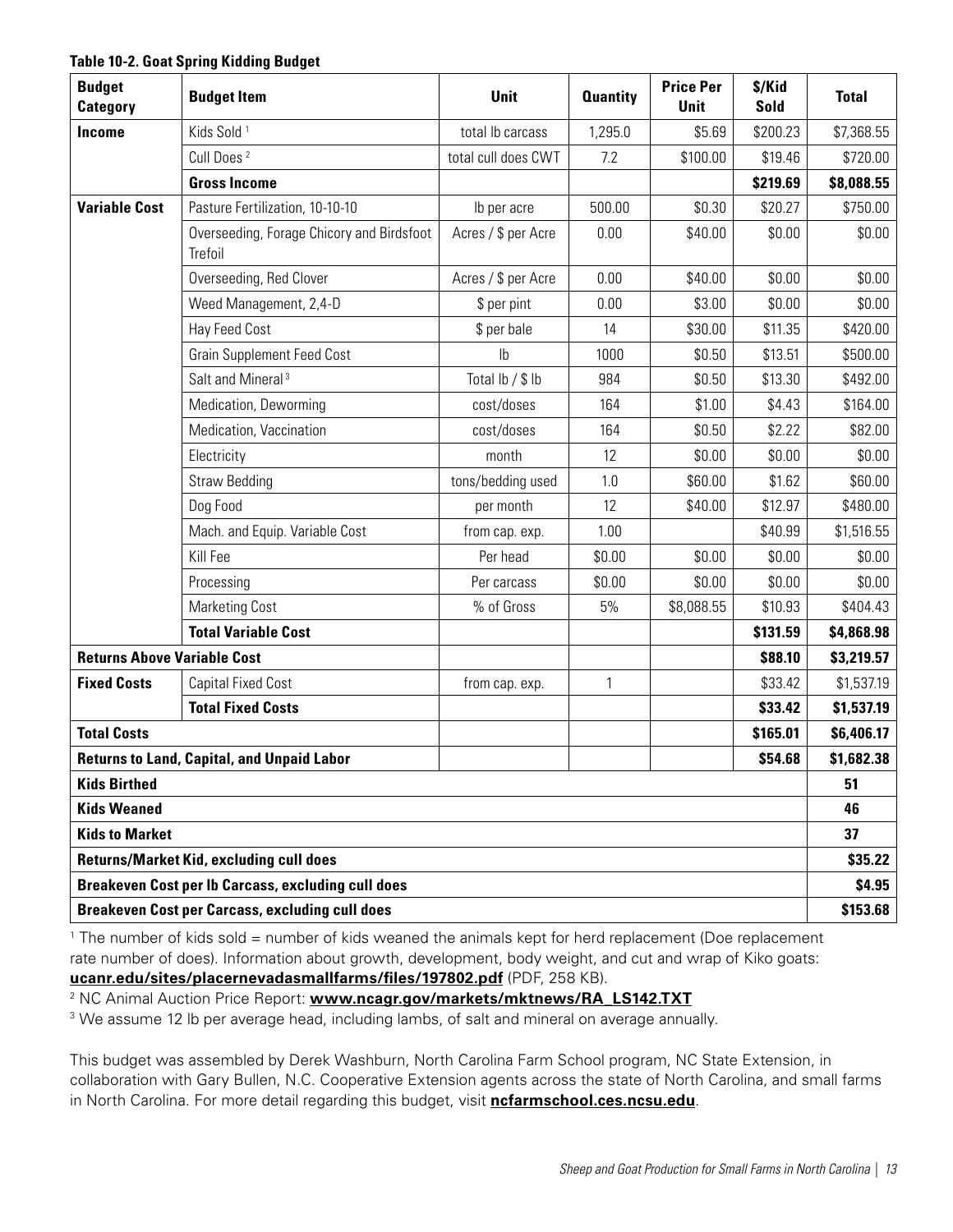| <b>Budget</b><br><b>Category</b>                                         | <b>Budget Item</b>                | <b>Unit</b>           | <b>Quantity</b> | Price per<br><b>Unit</b> | \$/Lamb<br>Sold | <b>Total</b> |  |  |
|--------------------------------------------------------------------------|-----------------------------------|-----------------------|-----------------|--------------------------|-----------------|--------------|--|--|
| <b>Income</b>                                                            | Lambs Sold <sup>1</sup>           | Total Ib cuts sold    | 1,185.2         | \$13.57                  | \$434.72        | \$16,084.64  |  |  |
|                                                                          | Cull Ewes <sup>2</sup>            | <b>Total Ewes CWT</b> | 8.4             | \$100.00                 | \$22.70         | \$840.00     |  |  |
|                                                                          | <b>Gross Income</b>               |                       |                 |                          | \$457.42        | \$16,924.64  |  |  |
| <b>Variable Costs</b>                                                    | Pasture Fertilization, 10-10-10   | Lb per acre           | 500.00          | \$0.30                   | \$24.32         | \$900.00     |  |  |
|                                                                          | Overseeding, clover               | Acres / \$ per Acre   | 0.00            | \$32.00                  | \$0.00          | \$0.00       |  |  |
|                                                                          | Overseeding, crabgrass            | Acres / \$ per Acre   | 0.00            | \$25.00                  | \$0.00          | \$0.00       |  |  |
|                                                                          | Weed Management, 2,4-D            | \$ per pint           | 2.00            | \$3.00                   | \$0.16          | \$6.00       |  |  |
|                                                                          | <b>Hay Feed Cost</b>              | \$ per bale           | 14              | \$35.00                  | \$13.24         | \$490.00     |  |  |
|                                                                          | <b>Grain Supplement Feed Cost</b> | $\mathsf{lb}$         | 500             | \$0.50                   | \$6.76          | \$250.00     |  |  |
|                                                                          | Salt and Mineral <sup>3</sup>     | Total lb / \$ lb      | 984             | \$0.48                   | \$12.77         | \$472.32     |  |  |
|                                                                          | Medication, Deworming             | cost / doses          | 164             | \$1.00                   | \$4.43          | \$164.00     |  |  |
|                                                                          | Medication, Vaccination           | cost / doses          | 164             | \$0.50                   | \$2.22          | \$82.00      |  |  |
|                                                                          | Electricity                       | month                 | 12              | \$25.00                  | \$8.11          | \$300.00     |  |  |
|                                                                          | <b>Straw Bedding</b>              | tons of bedding used  | $\mathbf{1}$    | \$60.00                  | \$1.62          | \$60.00      |  |  |
|                                                                          | Dog Food                          | Ib of dog food        | 1,095           | \$1.00                   | \$29.59         | \$1,095.00   |  |  |
|                                                                          | Mach. and Equip. Variable Cost    | from cap. exp.        | 1.00            |                          | \$41.53         | \$1,536.57   |  |  |
|                                                                          | Kill Fee                          | Per head              | \$25.00         | \$925.00                 | \$25.00         | \$925.00     |  |  |
|                                                                          | Processing                        | Per Ib                | \$2.00          | \$2,370.37               | \$64.06         | \$2,370.37   |  |  |
|                                                                          | <b>Marketing Cost</b>             | % of Gross            | 8%              | \$16,924.64              | \$36.59         | \$1,353.97   |  |  |
|                                                                          | <b>Total Variable Cost</b>        |                       |                 |                          | \$270.41        | \$10,005.23  |  |  |
| <b>Returns Above Variable Cost</b>                                       |                                   |                       |                 |                          | \$187.01        | \$6,919.41   |  |  |
| <b>Fixed Costs</b>                                                       | <b>Capital Fixed Cost</b>         | from cap. exp.        | $\mathbf{1}$    |                          | \$46.50         | \$1,720.51   |  |  |
| <b>Total Costs</b>                                                       |                                   |                       | <b>Per Lamb</b> |                          | \$316.91        | \$11,725.73  |  |  |
| <b>Returns to Land, Capital, and Unpaid Labor</b><br>\$140.51            |                                   |                       |                 |                          |                 |              |  |  |
| <b>Break-even Lambs Birthed</b>                                          |                                   |                       |                 |                          |                 |              |  |  |
| <b>Break-even Lambs Weaned</b>                                           |                                   |                       |                 |                          |                 |              |  |  |
| <b>Break-even Lambs to Market</b>                                        |                                   |                       |                 |                          |                 |              |  |  |
| <b>Returns/Market Lamb, excluding cull ewes</b>                          |                                   |                       |                 |                          |                 |              |  |  |
| Breakeven Cost per Ib of Cuts, excluding cull ewes                       |                                   |                       |                 |                          |                 |              |  |  |
| Breakeven Cost per Ib Carcass, no cuts, excluding cull ewes <sup>4</sup> |                                   |                       |                 |                          |                 |              |  |  |

#### **Table 11-2. Sheep Spring Lambing Budget.**

 $1$ The number of lambs sold = number of lambs weaned the animals kept for herd replacement (ewe replacement rate number of ewes).

2 NC Animal Auction Price Report: **[www.ncagr.gov/markets/mktnews/RA\\_LS142.TXT](http://www.ncagr.gov/markets/mktnews/RA_LS142.TXT)**

<sup>3</sup> We assume 12 lb per average head, including lambs, of salt and mineral on average annually.

4 Break-even cost per pound of carcass or "at hanging weight" includes a discount of a processing fee that will not exist if the butcher does not create final cuts and includes a discount against total cost that ewes provide annually.

This budget was assembled by Derek Washburn, NC Farm School, NC State University, in collaboration with Gary Bullen, N.C. Cooperative Extension agents across North Carolina, and small farms in North Carolina. For more detail regarding this budget, visit **[ncfarmschool.ces.ncsu.edu](https://ncfarmschool.ces.ncsu.edu/)**.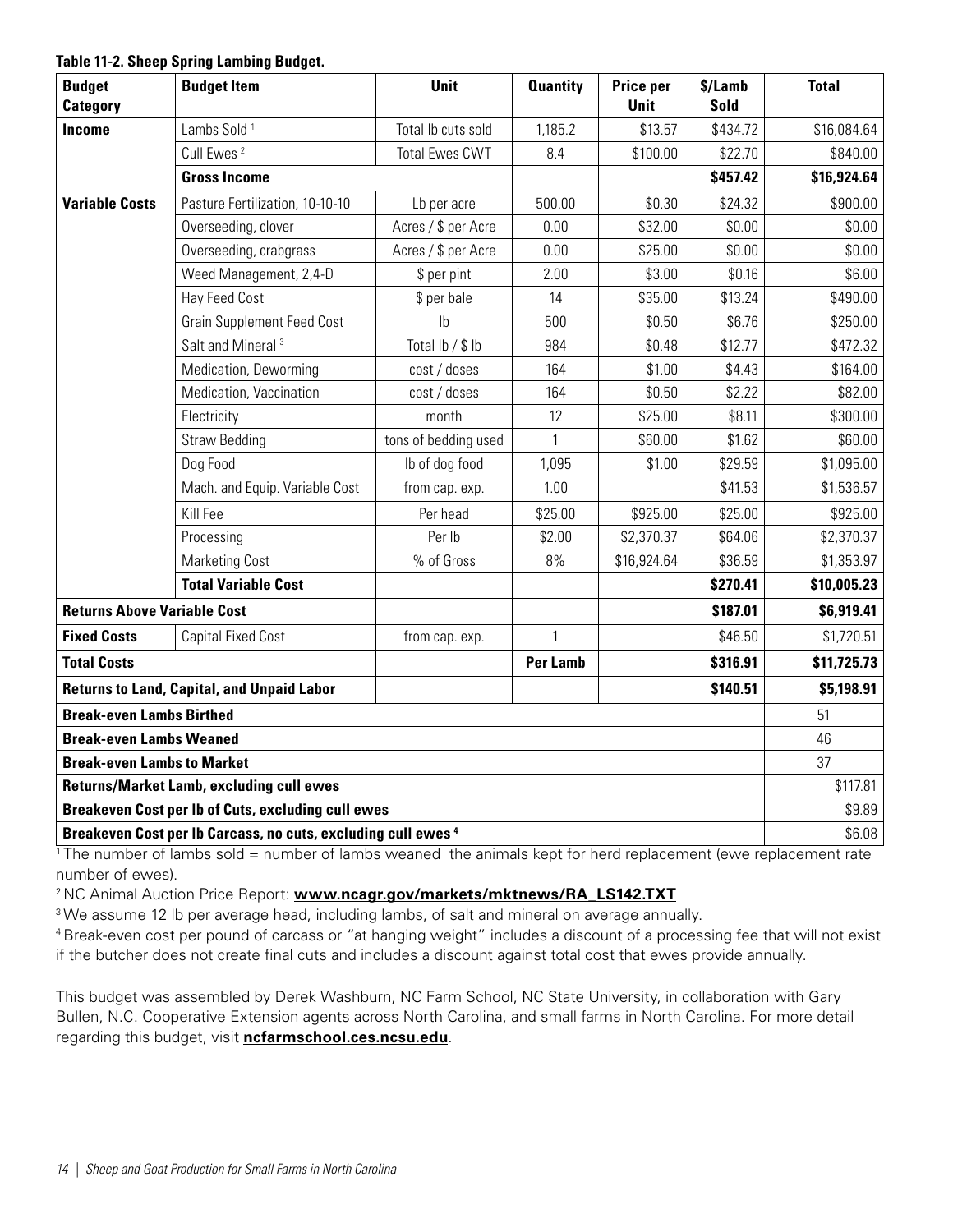Many small farms also use a farm utility vehicle or golf cart. These are used to carry feedstuffs, portable electric fences, and fencing tools, and to facilitate other chores in the pasture. This equipment, as with a truck, tractor, and the other machinery and equipment mentioned here, will be best used for more than one enterprise (such as goats, sheep, and cattle).

The North Carolina Farm School budget for a sheep or goat enterprise estimates a start-up capital investment of \$30,000 to \$35,000 for the truck, trailer, machinery, and working facilities. This upfront cost translates to \$1,050 to \$1,075 in annual fixed costs, which include depreciation, interest, insurance, and taxes.

### *Fencing and Guard Animals*

Costs will vary greatly depending on the type of fences needed. Farms with established fencing may need to spend money only for repair or installing electric fence lines. Farms without existing fences will need to establish perimeter and interior fences, and the cost can be substantial.

Fencing the perimeter of a 5-acre pasture will require about 1,800 feet of fencing, assuming that the area is square. Pastures needing more fence corners, or to trace the lay of the land, will require a longer fence. Interior fences will add additional expense.

Fencing costs can range from \$1 to \$1.50 per foot for electric high-tensile fence to more than \$3 per foot for woven wire fencing. These figures do not include the labor for installation.

Sheep and goat producers also frequently use companion animals (for example, dogs, llamas, or donkeys) to discourage approaching predators and to warn farmers of possible danger.

The fencing in the North Carolina Farm School budgets includes units of cost for 5 acres of fencing. Each 5-acre unit assumes an initial investment of \$4,600, which includes perimeter fencing, interior fencing, grazing fence, gates, corner bracing, water trough, and fence charger. Annualized fixed cost for each 5-acre unit of investment is \$217 (annualized fixed cost is the total fixed cost divided by useful life, or how long the capital will last.)

### *Waterers*

Sheep and goats may drink from water troughs or automatic waterers installed in or near pastures. Like fencing, expenses for water provision will vary according to the existing infrastructure. Hand watering may be possible for very small numbers of animals, but production at profitable levels will likely require some type of automatic waterers.

The North Carolina Farm School sheep budget assumes a \$100 expense to acquire a water trough that can be moved as animals are rotated on pasture.

### *Feeders*

Feeders are necessary for feeding nutritional supplements such as minerals, hay, and other feeds. Sheep and goat feeders can be constructed at modest costs.

### *Shelters*

Shelters are necessary to protect sheep and goats from the elements and also can be constructed for a minimal investment. Investment for shelters and feeders is estimated at \$550 each. Do-it-yourself feeder designs are available from Premier 1 Supplies at **[www.premier1supplies.com/sheep-guide/wp](https://www.premier1supplies.com/sheep-guide/wp-content/uploads/2012/10/BYO-Feeders-2012.pdf)[content/uploads/2012/10/BYO-Feeders-2012.pdf](https://www.premier1supplies.com/sheep-guide/wp-content/uploads/2012/10/BYO-Feeders-2012.pdf)** (PDF, 77.9 MB).

### *Sheep and Goat Sorting and Handling*

Sheep and goats will need to be sorted and handled for health maintenance (for example, deworming and hoof trimming) and transportation. The North Carolina Farm School lamb budget assumes a \$1,000 purchase price for a small head gate, which allows the producer to keep the animal still and safe while trimming hooves and administering medication. There are some differences in sheep and goat handling equipment; consult with existing producers or Extension specialists to determine the specific needs.

The addition of a mobile chute for moving animals and a loading ramp for transporting animals may or may not be needed, depending on the pasture and shelter setup. Many producers may be able to easily work, sort, and move animals with minimal equipment. The North Carolina Farm School budget includes a chute and loading ramp for a total cost of \$750.

### *Marketing*

Marketing costs are often underestimated in planning the sheep and goat enterprise. Capital marketing costs for sheep and goat farms are more likely to apply to farms doing direct marketing at an off-farm location, as that will involve freezers and coolers for safe food handling. Expenses can range from a few hundred dollars to several thousand dollars, depending on the amount of meat and storage duration.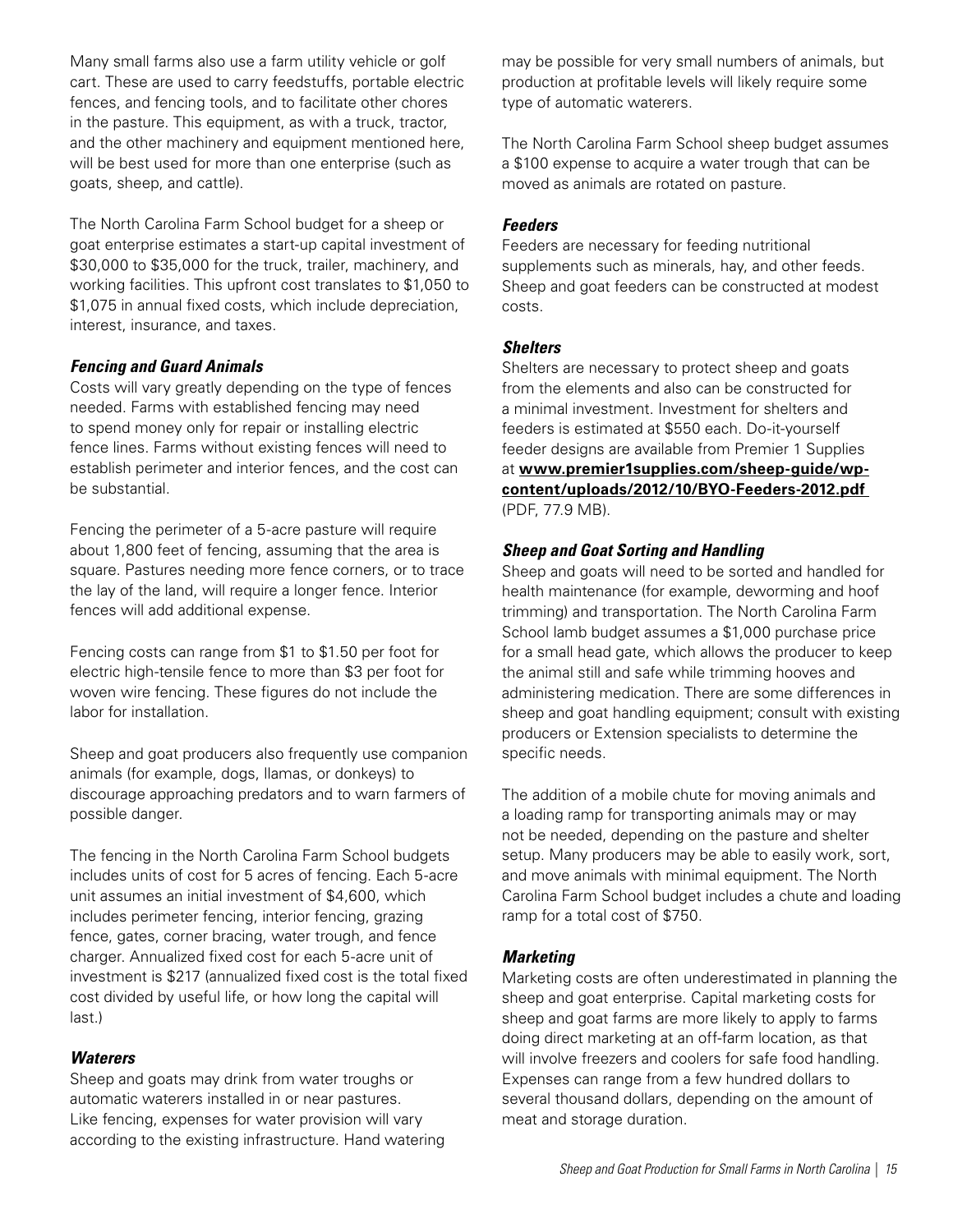<span id="page-17-0"></span>Marketing costs in the North Carolina Farm School example budgets are based on a percentage of the gross income of the farm, supplying a simple and adjustable percentage for estimating marketing expenses. Often producers offer percentage discounts on wholesale purchases. Using a percentage adjustment allows producers to evaluate the cost and effort of selling direct at farmers markets compared to selling larger amounts of products directly from the farm.

The sheep budget includes an 8 percent marketing cost of about \$1,300 for farmers market offerings of meat sold in cuts. The goat budget assumes a whole carcass is being picked up directly from the processor, representing a 5 percent marketing cost, or \$480.

### *Insurance*

Fixed insurance costs apply to farm property and liability coverage. Costs of property insurance will vary according to the value of the property insured. Liability insurance costs may vary considerably, depending on the method of marketing. For example, different liability insurance may be required for farms selling meat directly to consumers than those selling live animals directly. It is wise to review the nature of the farm operation with an insurance professional with expertise in that type of assessment. Fixed costs for insurance are included in the budget's capital expense sheet as 1 percent of the total value of the purchase of the operation in annualized cost.

### *Summary of Fixed Costs*

Fixed costs do not change with the number of animals produced or sold. Sheep and goat operations will likely require substantial fixed costs, especially for equipment, fencing, and other infrastructure. The North Carolina Farm School lamb and goat budgets can help prospective sheep and goat producers pinpoint fixed costs.

Sheep and goat enterprises may be able to use some assets, such as a pick-up truck or trailer, for other farm operations. In addition, small farms that already own some of these assets may be able to minimize capital costs and generate farm returns to help maintain and replace equipment.

Sheep and goat infrastructure will require a significant investment. For example, the fixed start-up costs for a suite of equipment needed for a 10-acre sheep enterprise approached \$80,000 on the low end and \$100,000 on the high end. This figure does not include the cost of the animals. The budget estimates \$1,800 to \$2,000 in annualized fixed costs, which include depreciation, insurance, interest, and taxes.

# **Capital Variable Costs**

The variable costs of capital are the costs of using and maintaining the capital assets. These costs include items like fuel for farm equipment and the vehicle used to deliver animals and meat to market.

Other variable costs associated with capital expenses in a sheep and goat enterprise include repairs and maintenance of equipment. It is important to factor these costs into the enterprise budget to ensure that the operation is generating enough in returns to service the assets.

### *Feed, Supplements, and Medication*

Feed, supplements, and medication are major expenses for lamb and goat production. The amount and quality of pasture available will dictate the needs for feed purchases. Feed costs should also incorporate the expense of nutritional supplements like salt and minerals. The cost of preventive animal healthcare, like deworming for internal parasite control, also needs to be budgeted.

It may be helpful to develop a separate feed cost estimate and then assign those costs within the sheep or goat production budget. This calculation is especially useful when comparing the costs of different feedstuffs, kinds of hay, and combinations of pasture and grain rations.

Though feed consumption varies throughout the year, the North Carolina Farm School budget assumes the herd will consume 2.5 pounds of minerals a day, on average, at a cost of \$0.48 per pound. Consumption will peak just before the annual lamb crop goes to market. Herd size is roughly 150 animals or more during this time of the year. Consumption will be at a low point just after lambs go to market, when there are only 31 animals remaining on the farm. Total annual cost with these assumptions is \$437.76.

In the budget, medication has been broken out by the type of treatment and dosage. In general, the type of dose and volume will vary by animal, and we recommend consulting a veterinarian to develop your treatment protocol before estimating cost. The budget assumes that each animal, including the year's lambs, will need two vaccinations and two dewormings per year at a cost of \$0.50 and \$1.00, respectively. This translates to 150 to 160 doses per year of each type of treatment for the herd. The cost per animal is \$1.50 (with farmer doing the treatment), representing a total annual cost of \$225 to \$250.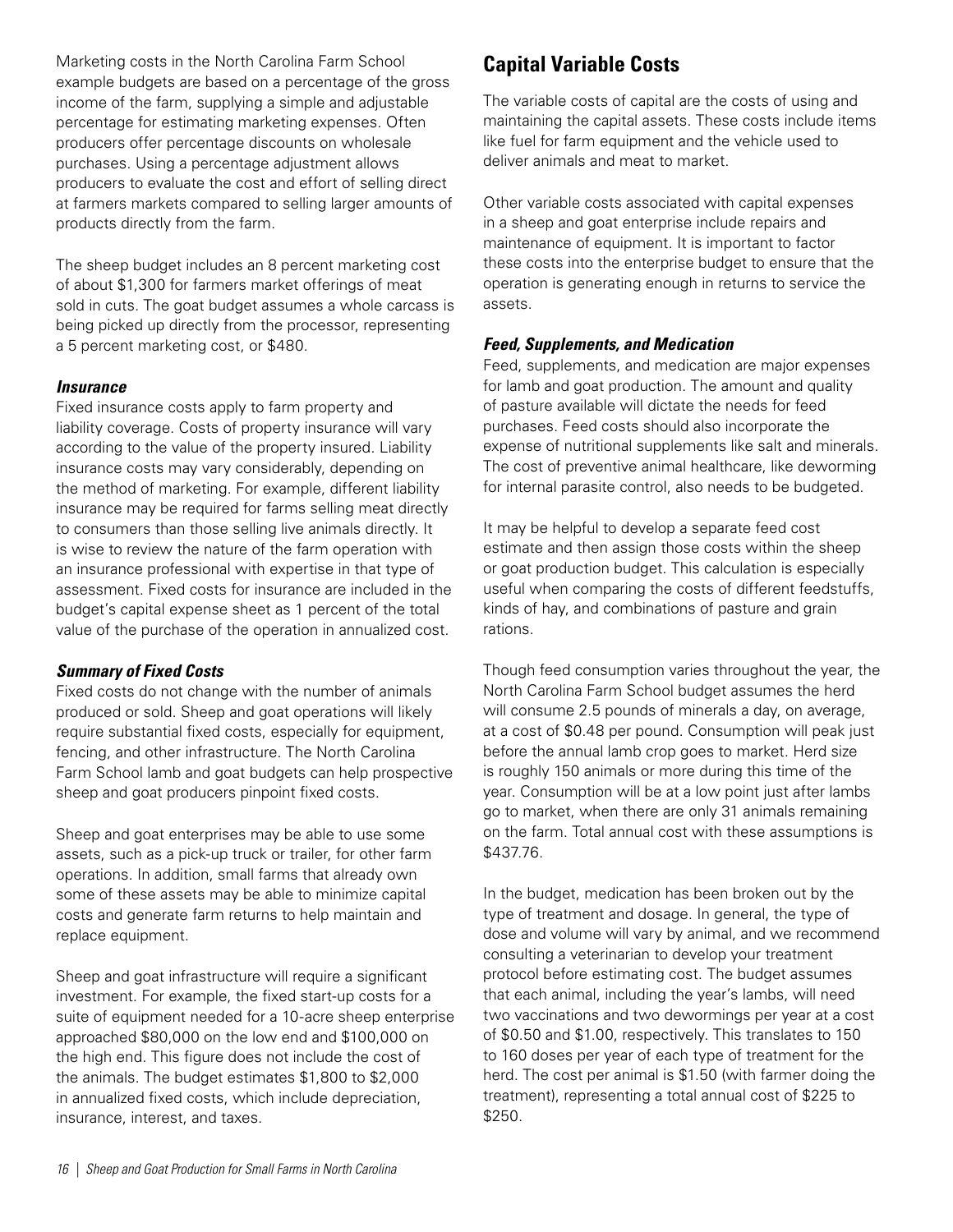### *Processing*

When direct marketing sheep and goats, the producer must pay for processing the animals into a whole carcass or marketable cuts of meat. Processing an animal into a marketable carcass generally incurs a flat rate charge, but the cost will vary according to the size of the animal processed and the desired cuts provided.

The North Carolina Farm School budget assumes a \$25 kill fee for sheep and \$50 for goats. The difference in cost is related to finishing an animal in cuts versus a whole carcass. It is assumed that providing a finished carcass ready to sell involves more labor than processing an animal into cuts. Processors can and should include this cost with the cost related to finishing an animal in cuts with the per pound cost of cuts processed. Processing a lamb into finished cuts is estimated at \$2 per pound, representing a total cost of \$67 per animal on average. Be sure that you consider including processing costs even if you have a nonmeat enterprise.

### *Purchase of Animals*

The type of sheep or goat operation will determine whether the sheep and goats are a fixed (capital) expense or a variable expense. For example, purchasing weaned lambs or kids and finishing them to a market weight would be considered a variable expense. Breeding animals would be considered a fixed cost, while animals purchased for resale would be a variable cost.

The North Carolina Farm School budgets assume there is a herd with 30 animals and that a portion of the lamb or kid crop is being retained each year to replace breeding ewes or does that are no longer productive. The cost of gains not realized is considered an "opportunity cost," meaning that the number of animals retained represent no actual cash cost to the enterprise and are not included in the budget.

### *Bedding*

Bedding and costs can vary widely for sheep and goat producers. Bedding, like straw, helps sheep and goats stay dry and warm. The amount of time animals spend in shelters will affect the amount of bedding material needed. Both the sheep and goat budgets estimate that 1 ton of bedding will be needed at a cost of \$60 per ton.

### *Electricity*

Electricity needs will vary depending on how electric fences are powered, whether producers are storing meat for sale in freezers or coolers, and whether animal barns are using electricity. A monthly cost of \$25 is included

with the sheep budget, which assumes the operation of several freezers with metered power and fencing with solar power.

### *Pasture Maintenance*

Fertilizer and seed are common expenses for pasture maintenance. Expenses for mowing and herbicide treatments for weeds are other possible costs.

It may be helpful to develop a separate budget for pasture maintenance costs and assign the variable expense for the specific purposes of any farm. The only cost included in variable pasture expenses in the North Carolina Farm School budget is \$750 to \$900 for 500 pounds of 10-10-10 fertilizer per acre (\$0.30 per pound). The goal of this rate of application is to supply 50 pounds of nitrogen per acre.

Overseeding costs are included as a placeholder and may increase the productivity of a farm by allowing producers to have more animals per acre, but are not included in the budget cost. Equipment costs for mowing and pasture maintenance are included in the budget.

### *Marketing Costs*

While a large part of the expense for marketing meat and other farm products is covered within processing costs, other variable costs can apply. Producers selling at farmers markets may incur fees for registration or membership and stall rental. It is also important to factor in the costs of transporting meat to the market and the amount of labor hours needed for that transport.

### *Labor Costs*

It may be difficult to estimate the amount of labor that is required for the sheep and goat enterprise. Many small sheep and goat producers contribute a large amount of "sweat equity" — the operator's own effort used to build fences, establish shelter and water lines, and provide the daily care for the animals. Farms may also hire labor for these tasks, resulting in a cash expense.

Whether the owner contributes the labor or hires farm helpers, it is important to value the time spent on the sheep and goat enterprise. For example, a sample meat goat enterprise budget might estimate an average of 30 minutes to 1 hour per day (up to 365 hours per year) for a 30-doe meat goat operation on 5 to 6 acres. If a value of \$10 per hour were assumed for that labor, \$1,825 to \$3,650 in returns would be required above costs just to generate a minimal return on the owner's time.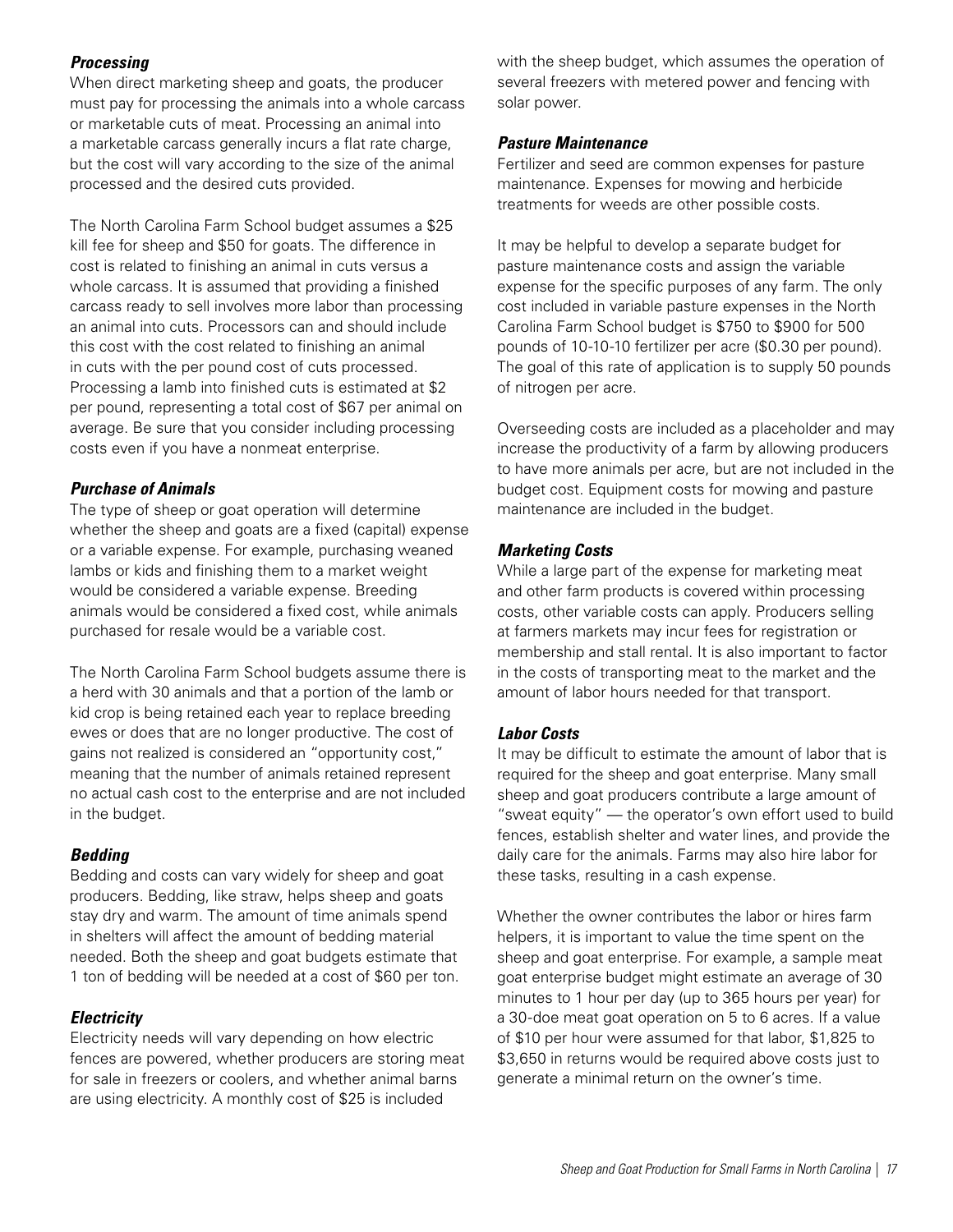# <span id="page-19-0"></span>**Summary**

Sheep and goats are an enterprise well-suited to small acreages. Direct marketing meat from sheep and goats, or selling live animals to the consumer, requires significant planning and management time but, when done well, can result in potential profits. Raising a small number of sheep and goats demands that new farmers acquire skills in animal husbandry, including healthcare management; managing small ruminant nutrition; and pasture management. A thorough understanding of and adherence to regulations surrounding processing and sale of live animals and meat are also key.

Even for a small flock or herd, start-up costs such as sound fences; infrastructure like shelters, waterers, and feeders; and machinery and equipment can be substantial. A thorough cost-benefit analysis is essential.

Profitability from sheep and goats, especially for smaller farms, hinges on obtaining a price premium for the live animals or meat. Though meat production is the main source of potential profits, some producers have developed niche markets for dairy and fiber products from both species. Specialty meat markets for supplying specific ethnic and cultural holidays and celebrations exist, as do markets driven by a "buy local" culture or sustainability emphasis.

# **Additional Resources**

*Co-Grazing Meat Goats and Beef Cattle Has Many Advantages* (NC State Extension) **[content.ces.ncsu.edu/co-grazing-meat-goats-and](https://content.ces.ncsu.edu/co-grazing-meat-goats-and-beef-cattle-has-many-advantages)[beef-cattle-has-many-advantages](https://content.ces.ncsu.edu/co-grazing-meat-goats-and-beef-cattle-has-many-advantages)**

*Dairy Goat and Sheep Operations in the Southeast: Production Guide* (Alabama Extension) **[www.aces.edu/wp-content/uploads/2019/07/ANR-](https://www.aces.edu/wp-content/uploads/2019/07/ANR-2457_GoatandSheepBook_98pages_040518.pdf)[2457\\_GoatandSheepBook\\_98pages\\_040518.pdf](https://www.aces.edu/wp-content/uploads/2019/07/ANR-2457_GoatandSheepBook_98pages_040518.pdf)**

*Feeding Sheep* (Virginia Cooperative Extension) **[www.pubs.ext.vt.edu/content/dam/pubs\\_ext\\_vt\\_](https://www.pubs.ext.vt.edu/content/dam/pubs_ext_vt_edu/410/410-853/410-853_pdf.pdf) [edu/410/410-853/410-853\\_pdf.pdf](https://www.pubs.ext.vt.edu/content/dam/pubs_ext_vt_edu/410/410-853/410-853_pdf.pdf)**

*Fencing Materials for Livestock Systems* (Virginia Cooperative Extension) **[www.pubs.ext.vt.edu/content/dam/pubs\\_ext\\_vt\\_](https://www.pubs.ext.vt.edu/content/dam/pubs_ext_vt_edu/442/442-131/442-131_pdf.pdf) [edu/442/442-131/442-131\\_pdf.pdf](https://www.pubs.ext.vt.edu/content/dam/pubs_ext_vt_edu/442/442-131/442-131_pdf.pdf)**

*Fencing* (Sheep 201: A Beginner's Guide to Raising Sheep) **[www.sheep101.info/201/fencing.html](http://www.sheep101.info/201/fencing.html)**

*Forage Needs and Grazing Management for Meat Goats in the Humid Southeast: Animal Science Facts* (NC State Extension) **[content.ces.ncsu.edu/forage-needs-and](https://content.ces.ncsu.edu/forage-needs-and-grazing-management-for-meat-goats-in-the-humid-southeast)[grazing-management-for-meat-goats-in-the-humid](https://content.ces.ncsu.edu/forage-needs-and-grazing-management-for-meat-goats-in-the-humid-southeast)[southeast](https://content.ces.ncsu.edu/forage-needs-and-grazing-management-for-meat-goats-in-the-humid-southeast)**

*Goat Health Factsheets* (NC State Extension) **[smallruminants.ces.ncsu.edu/web-resources](https://smallruminants.ces.ncsu.edu/web-resources/)**

*Goat Production Basics in Nebraska* (Nebraska Extension) **[extensionpublications.unl.edu/assets/html/g2267/](http://extensionpublications.unl.edu/assets/html/g2267/build/g2267.htm) [build/g2267.htm](http://extensionpublications.unl.edu/assets/html/g2267/build/g2267.htm)**

*Housing and Facilities for Meat Goats* (NC State Extension) **[content.ces.ncsu.edu/housing-and](https://content.ces.ncsu.edu/housing-and-facilities-for-meat-goats)[facilities-for-meat-goats](https://content.ces.ncsu.edu/housing-and-facilities-for-meat-goats)**

*Maryland Small Ruminant Page* **[www.sheepandgoat.com](https://www.sheepandgoat.com/)**

*Meat Goat Notes: Gastrointestinal Parasite Control* (N.C. Cooperative Extension) **[meatgoats.ces.ncsu.edu/](https://meatgoats.ces.ncsu.edu/wp-content/uploads/2013/04/Low-Cost-Fixes-to-Decrease-GIT-Parasites2.pdf) [wp-content/uploads/2013/04/Low-Cost-Fixes-to-](https://meatgoats.ces.ncsu.edu/wp-content/uploads/2013/04/Low-Cost-Fixes-to-Decrease-GIT-Parasites2.pdf)[Decrease-GIT-Parasites2.pdf](https://meatgoats.ces.ncsu.edu/wp-content/uploads/2013/04/Low-Cost-Fixes-to-Decrease-GIT-Parasites2.pdf)**

*Nutrient Requirements of Sheep and Goats* (Alabama Cooperative Extension System) **[www.aces.edu/blog/topics/livestock/nutrient](https://www.aces.edu/blog/topics/livestock/nutrient-requirements-of-sheep-and-goats/)[requirements-of-sheep-and-goats](https://www.aces.edu/blog/topics/livestock/nutrient-requirements-of-sheep-and-goats/)**

*Nutritional Feeding Management of Meat Goats: Meat Goat Notes* (NC State Extension) **[content.ces.ncsu.edu/](https://content.ces.ncsu.edu/nutritional-feeding-management-of-meat-goats) [nutritional-feeding-management-of-meat-goats](https://content.ces.ncsu.edu/nutritional-feeding-management-of-meat-goats)**

*Parasite Control* (NC State Extension) **[meatgoats.ces.ncsu.edu/parasite-control](https://meatgoats.ces.ncsu.edu/parasite-control/)**

*Poisonous Plants to Livestock: Meat Goat Notes* (NC State Extension) **[content.ces.ncsu.edu/poisonous](https://content.ces.ncsu.edu/poisonous-plants-to-livestock)[plants-to-livestock](https://content.ces.ncsu.edu/poisonous-plants-to-livestock)**

*Precautions for Harvesting Forages After a Frost* (Ohio State University Extension) **[agcrops.osu.edu/newsletter/corn](https://agcrops.osu.edu/newsletter/corn-newsletter/2015-34/precautions-harvesting-forages-after-frost)[newsletter/2015-34/precautions-harvesting-forages](https://agcrops.osu.edu/newsletter/corn-newsletter/2015-34/precautions-harvesting-forages-after-frost)[after-frost](https://agcrops.osu.edu/newsletter/corn-newsletter/2015-34/precautions-harvesting-forages-after-frost)**.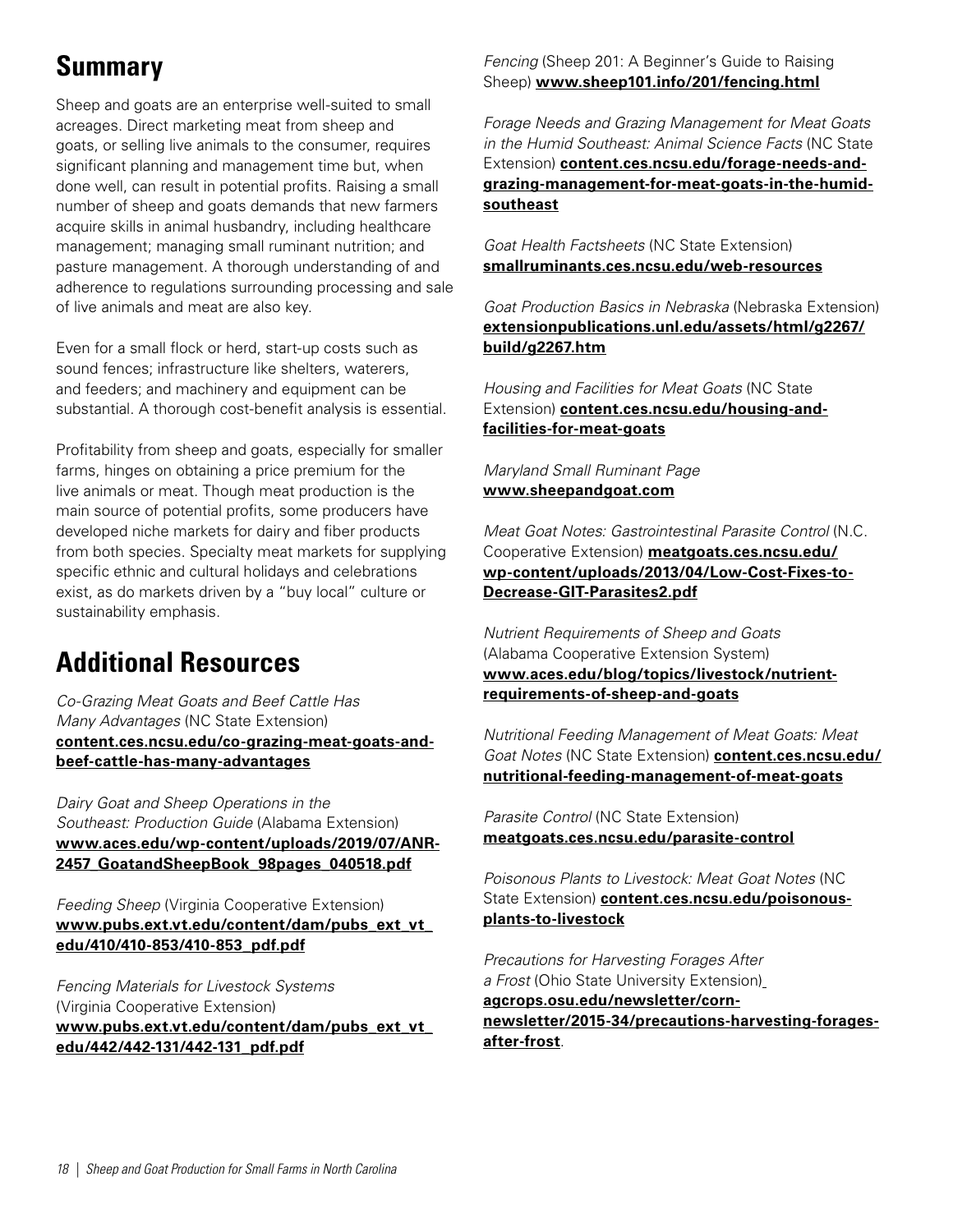*Sheep 201: A Beginner's Guide to Raising Sheep* **[www.sheep101.info/201](http://www.sheep101.info/201)**

*Sheep Grazing Management*. (Virginia Cooperative Extension) **[www.pubs.ext.vt.edu/content/dam/pubs\\_](https://www.pubs.ext.vt.edu/content/dam/pubs_ext_vt_edu/410/410-366/410-366_pdf.pdf) [ext\\_vt\\_edu/410/410-366/410-366\\_pdf.pdf](https://www.pubs.ext.vt.edu/content/dam/pubs_ext_vt_edu/410/410-366/410-366_pdf.pdf)**

*Small Ruminant Program* (Virginia Cooperative Extension) **[www.ext.vsu.edu/small-ruminants](https://www.ext.vsu.edu/small-ruminants)**

*Small Ruminant Parasite Control* (NC State Extension) **[meatgoats.ces.ncsu.edu/parasite-control](https://meatgoats.ces.ncsu.edu/parasite-control/)**

*Small Ruminant Toolbox* (ATTRA) **[attra.ncat.org/ruminant](https://attra.ncat.org/ruminant/)**